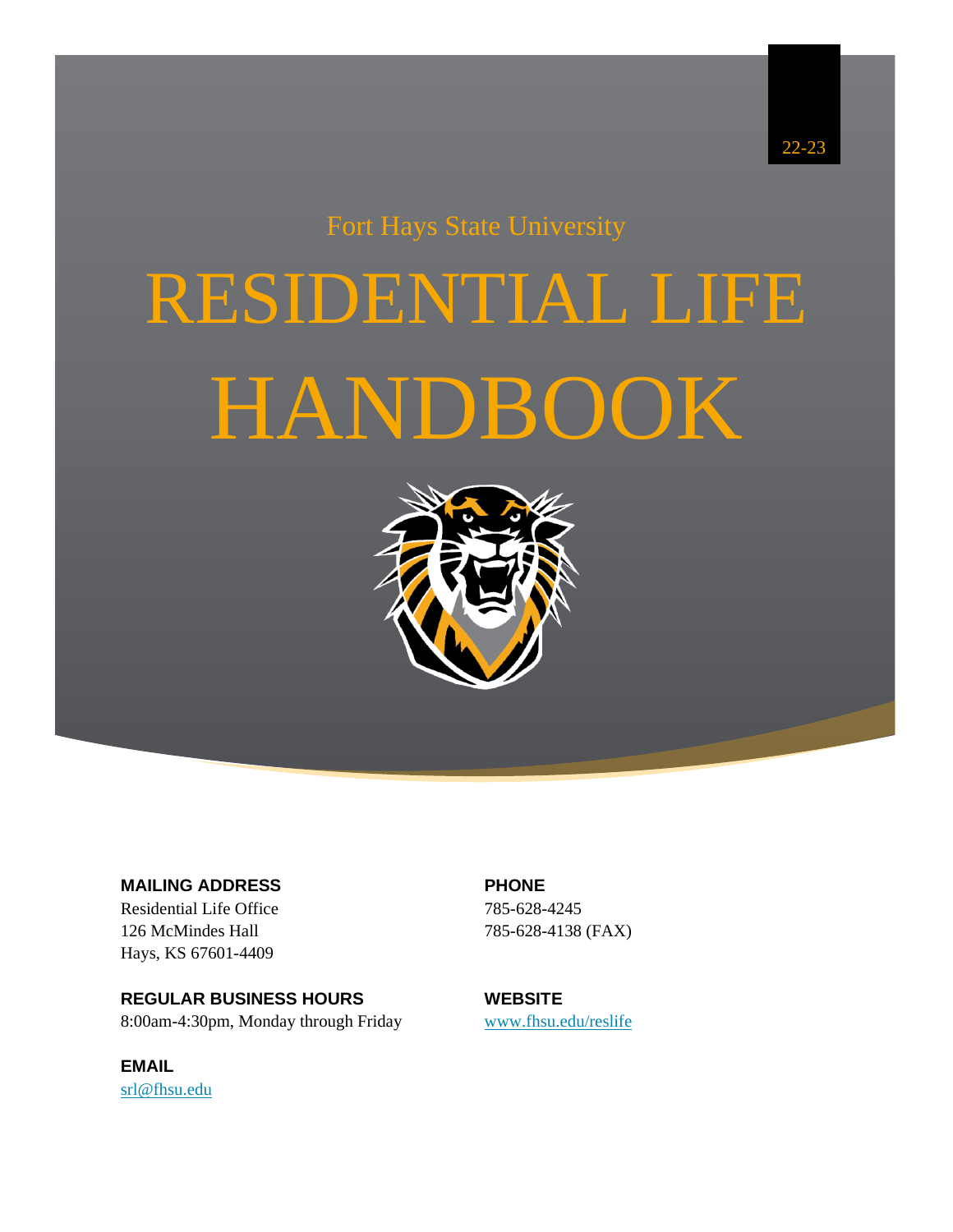### **TABLE OF CONTENTS**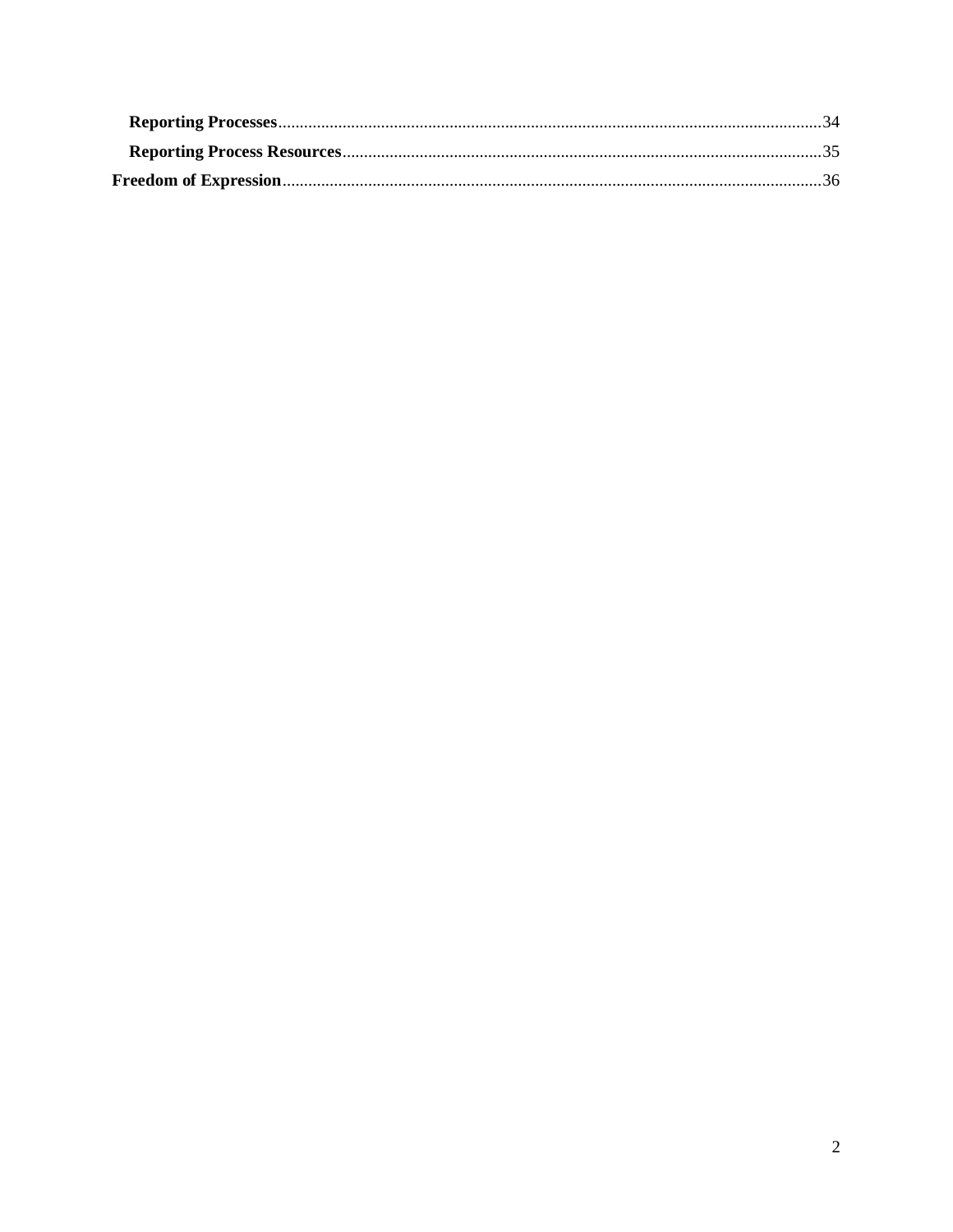# <span id="page-3-1"></span><span id="page-3-0"></span>**MISSION AND DIVERSITY STATEMENTS RESIDENTIAL LIFE MISSION STATEMENT**

The Department of Residential Life's mission is to assist in the preparation of citizen-leaders by fostering community, providing access, focusing on resident needs, and supporting the educational experience.

Community: Residential Life is committed to creating a safe and supportive environment where residents have a network of people who care about them.

Accessibility: Residential Life is committed to providing a living environment that meets the various needs of our residents at an affordable cost.

Resident Centered: Residential Life is committed to creating services, programs, and policies that benefit the residents we serve.

Educational Support: Residential Life is committed to providing individual growth experiences inclusive of our residents' academic development.

#### <span id="page-3-2"></span>**RESIDENTIAL LIFE DIVERSITY STATEMENT**

Acknowledge: We acknowledge the diversity of our community and the many forms that diversity can take, including but not limited to race, ethnicity, national origin, gender identity, sexual orientation, socioeconomic status, religious beliefs and customs, political affiliation, age, sex, and ability. We likewise acknowledge the invaluable importance of such diversity in our academic and residential settings.

Learn and Develop: As a community, we develop an understanding of each other's differences and a realization of similarities, because understanding is the first step towards equity. We learn that these differences do not undermine our ability to work, study, and live together. We develop this understanding through the fostering of respectful and thoughtful conversation and creative and collaborative programming.

Live: We live the values of diversity and inclusion as an extension of the Department of Residential Life mission statement. Our existence is for the development and support of ALL students.

Discrimination of any form will be corrected through the philosophy of restorative justice with an emphasis on expanding wellbeing of the community at large. We endeavor to walk with our residents on this journey and together be forward-thinking and world-ready.

#### <span id="page-3-3"></span>**FORT HAYS STATE UNIVERSITY NOTICE OF NON-DISCRIMINATION**

Fort Hays State University does not discriminate on the basis of gender, race, religion, national origin, color, age, marital status, sexual orientation, disability or veteran status in its educational programs, employment and all other activities. In addition, the university does not discriminate on the basis of a person's genetic information. FHSU is committed to an environment in which students, faculty, administrators, and staff work together in an atmosphere free from all forms of discrimination, harassment, exploitation and intimidation, including, but not limited to, verbal, physical, or written behavior directed toward or relating to an individual or group on the basis of their protected class status.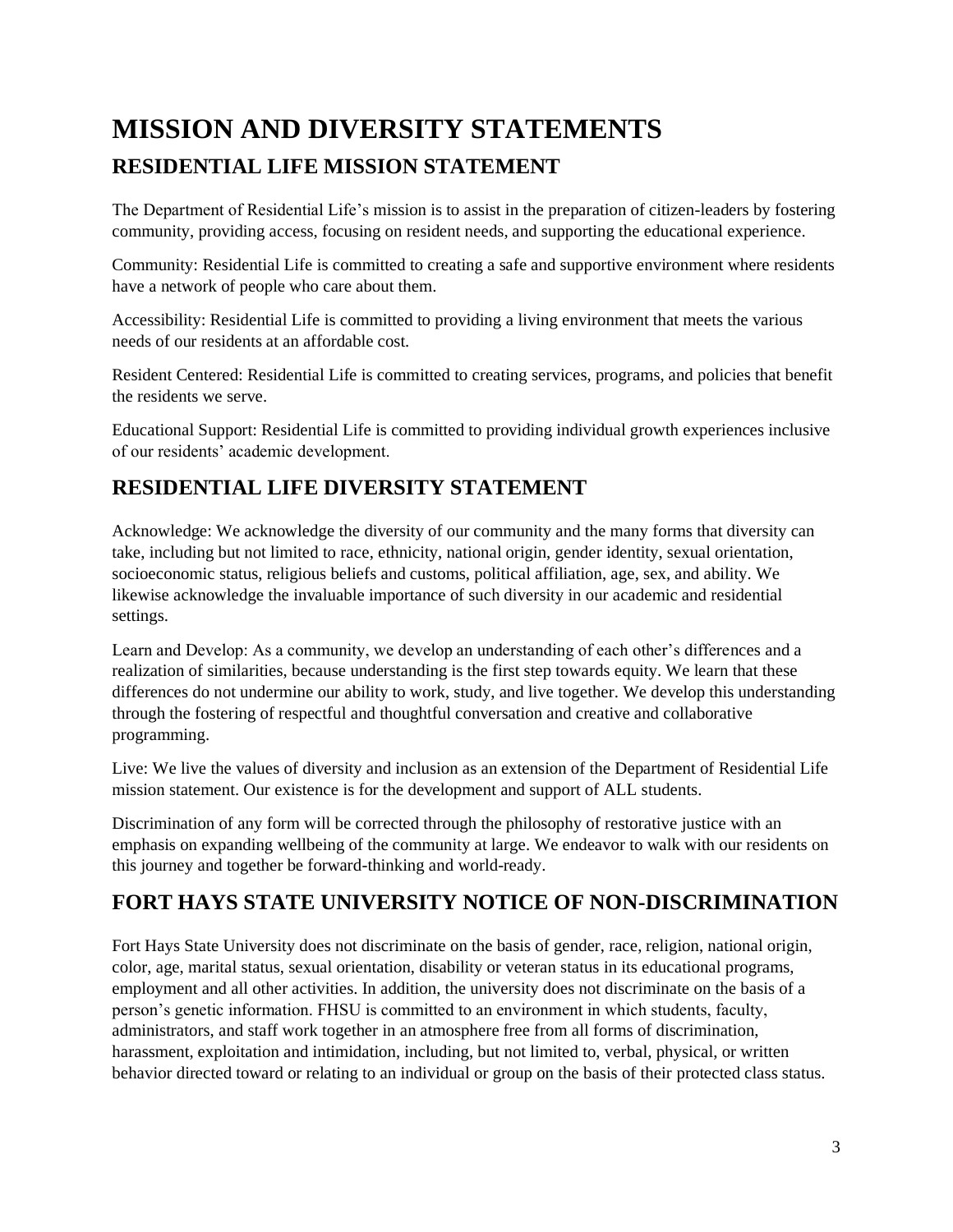Individuals who believe they have been discriminated against or harassed on the basis of their protected class status or are victims of sexual harassment should report such acts to the university Equal Employment Opportunity Officer who will assist the grievant in seeking redress through the appropriate procedure. The university's Discrimination and Harassment Complaint Procedure applies to grievances involving students, administrators, faculty or staff. The EEO Officer may be contacted at 600 Park Street, Hays, KS 67601, (785) 628-4033.

# <span id="page-4-0"></span>**GENERAL INFORMATION**

#### <span id="page-4-1"></span>**RESIDENTIAL LIFE STAFF**

#### **Community Assistant (CA)**

Your Community Assistant is a full-time student whose part-time job is to assist you. Generally, your CA has lived on campus for at least a year and knows what a great experience living on campus can be. Your CA has many diverse responsibilities. You can expect your CA to:

- Get to know you and care about how you are doing.
- Be available on a personal basis to talk about whatever you need to talk about.
- Be available to answer your general questions.
- Be able to direct you to the appropriate university office for answers to your questions.
- Work at the hall desk several hours each week.
- Hold floor meetings as needed to discuss important topics.
- Ask for your help in making life on the floor enjoyable and productive.
- Plan and hold social and educational programs and events.
- Make sure you and others are following housing and university policies.
- Complete duty rounds to ensure that the building and floor are safe places for you to live.

While your CA is there to support you, please be courteous and remember that they are also a person and a student.

#### **Desk Assistant (DA)**

Desk Assistants are the individuals who welcome and provide information to residents and guests, help with hall security, sort mail, and maintain check-out of hall supplies. They work at the front desk area of each residence hall.

#### **Assistant Community Director (ACD)**

Each of our communities have an Assistant Community Director. The ACD is a graduate student on campus and is hired to help the halls run smoothly. They oversee the function of our front desks and may take care of other tasks such as mail distribution, facilities management, administrative responsibilities, advising, and supervision.

#### **Community Director (CD)**

Your Community Director is a full-time professional. The CD is the primary manager of the hall/apartment community with the overall goal of helping you to be successful at FHSU. Through advising hall or community council, supervising and training the student staff, working with the custodial and maintenance staff, assisting individual students, enforcing policies, and coordinating special services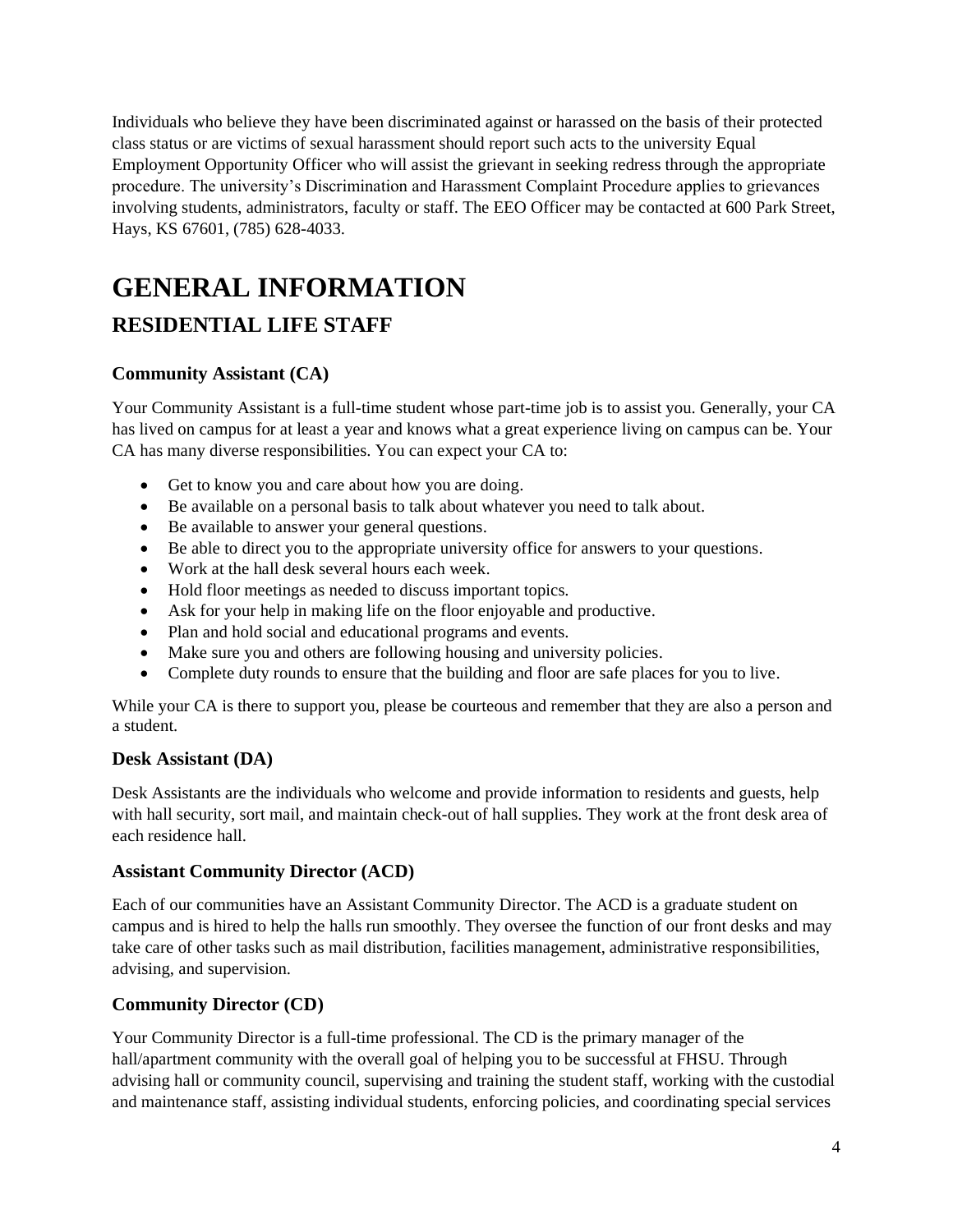provided by the Office of Residential Life, the CD works to ensure the needs of the community are met. You will get to know your CD at community programs and events or through informal contact in your building.

On an individual level, the CD is available to consult with you regarding a number of areas such as personal relationships, academic progress and success, or general information about the university. Become acquainted with your CD, and feel free to call on them when you have questions or concerns. If they can't answer your question, they should be able to direct you to someone who can. The CD's office is located near the front desk of most buildings, and they also live in an apartment in the building/community that they oversee.

#### **Residential Life Office Staff**

The Residential Life office team consists of the Director of Residential Life, two Assistant Directors of Residential Life, the Administrative Assistant, and student workers. The staff is here to assist you with any questions or needs.

#### **Custodial and Maintenance Staff**

Take time to get to know your custodial and maintenance staff as they play an important role to your community. The custodians work in conjunction with the Community Director, student staff, and residents to clean and maintain public areas of the hall.

Use of community spaces, such as kitchens, community rooms, and study rooms within the halls are a benefit and you are responsible for cleaning up after yourself. Please clean up after yourself and dispose of all waste properly. For more information regarding maintenance requests see page 8.

#### <span id="page-5-0"></span>**COMMUNITY LIVING**

#### **Community Members**

You will soon get to know the people who in your community and hopefully your living space will feel like home. Living on campus provides opportunities for you to get to know other students, to socialize, to study with classmates, and to develop greater interpersonal skills.

You can participate in your community in many ways. You can become involved in hall or community council by serving as a wing, floor, or community representative. You and your community members can provide feedback to your CA(s) about what type of community you would like to live in. You can also take part in intramurals, social activities, and educational programs sponsored by your CA(s) and hall or community council.

#### **Roommate(s)/Suitemates**

Willingness to share, to compromise, to communicate, and to work through conflict, are all factors in getting along with your roommate(s). The best way to work things out with your roommate(s) is to be clear and specific about your expectations. Talk openly with your roommate(s) about what type of living environment you would prefer. Your CA will have you and your roommate(s) complete a roommate agreement within the first few weeks of the semester.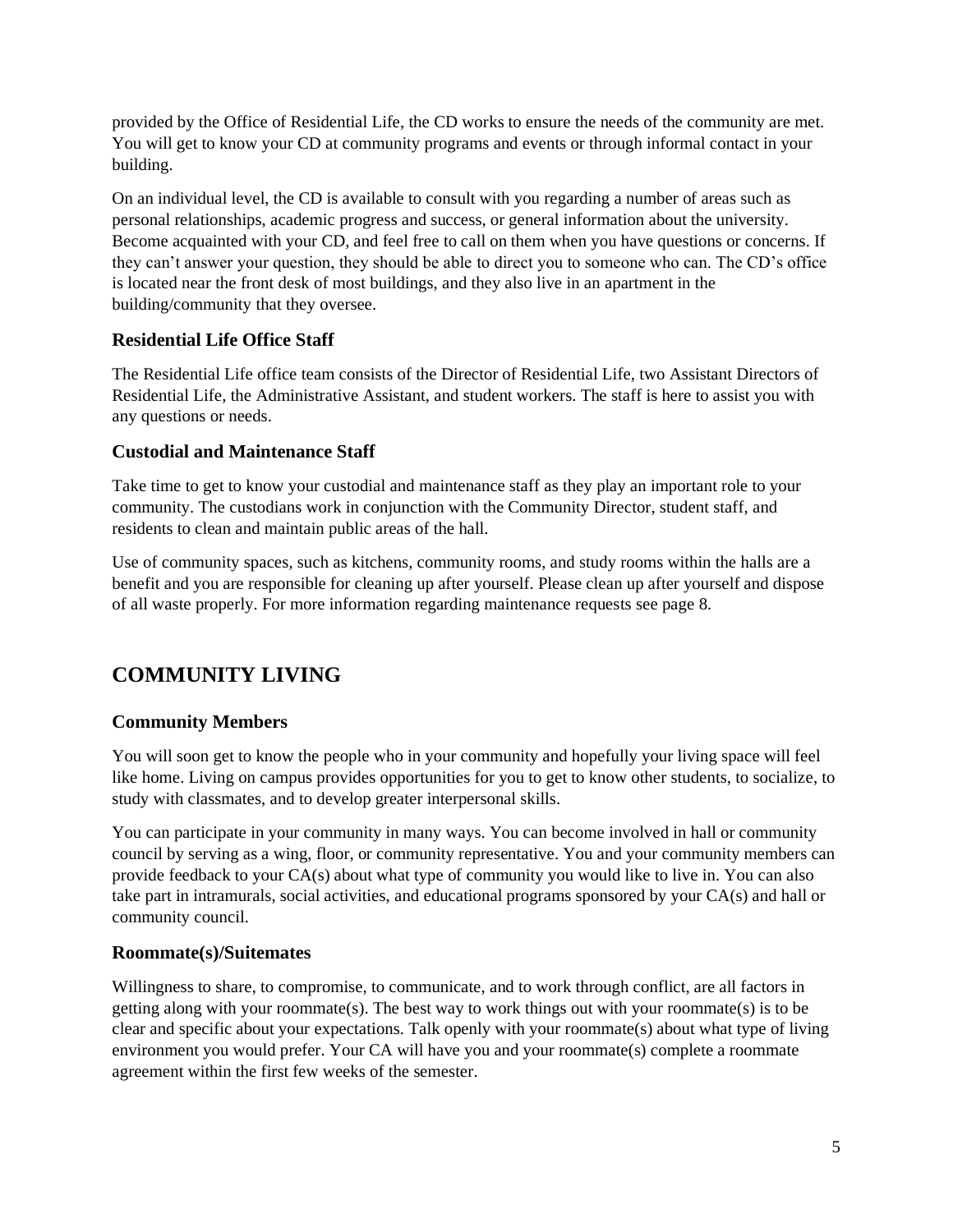Some important topics to discuss are as follows:

- Cleaning
- Borrowing
- Study Time
- Sleeping
- Guests
- Getting Involved
- Floor, Hall, and Campus Events
- Check the hall bulletin boards or ask a staff member about the activities and programs that are planned for your floor/community.

#### <span id="page-6-0"></span>**GETTING INVOLVED**

#### **Community Council**

Every Community has a Community Council. These groups are comprised of students living in the community, and they seek feedback from their peers on how to advocate for an enhanced campus living experience. They also plan social, educational, recreational, cultural, and academic events for you to attend to connect with the hall. Please see your Community Director or Assistant Community Director if you are interested in participating in your Community Council.

#### **Residence Hall Association (RHA)**

The Residence Hall Association is comprised of students living across campus and creates programming designed to enrich the life of all on-campus residents. RHA serves as a voice for residents, and acts as a link between on-campus residents and the administration to provide input about dining services and the overall function of the residential communities. RHA provides residents opportunities to develop leadership skills through elected and appointed positions and is actively connected to similar leadership organizations at the regional and national level. RHA also plays an active role active in developing annual events such as welcome back events, and Siblings' weekend.

#### **National Residence Hall Honorary (NRHH)**

The Golden Plains Chapter of the National Residence Hall Honorary (NRHH) is a group comprised of the top 1% of leaders who have contributed outstanding service and leadership while living in the residential communities. NRHH is built upon the values of service and recognition and provides recognition and leadership opportunities for those living on campus.

#### <span id="page-6-1"></span>**HALL SERVICES AND AMENITIES**

There are many benefits to residence hall living; the first of which is the convenience. Each of the halls on the Fort Hays State University campus is able to provide students with a wide range of services to help make your experience as convenient and positive as possible. Here are some of the services available to you as a resident:

#### **Cable**

Each room is provided with a cable hook-up for TV, which includes expanded basic cable.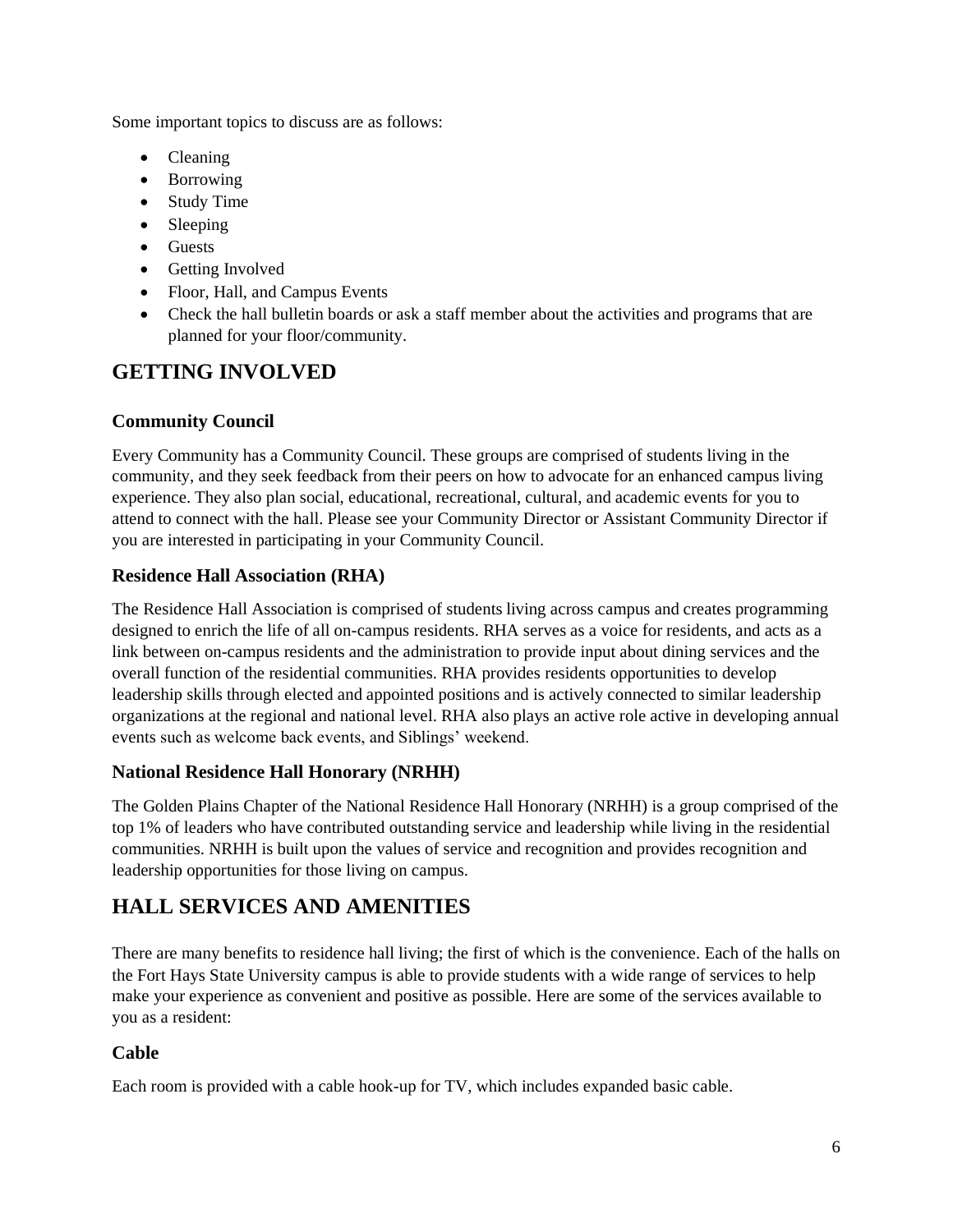#### **Wireless Internet**

Wireless Internet is available in all residential communities. To connect to the wireless offered by FHSU, you will generally follow these steps:

- 1. Select TigerNet as the Network SSID
- 2. Enter your TigerTracks username and password

For specific information on how to connect your Android, iOS, MacOS, or Windows 8/10 device to TigerNet, please visit<https://www.fhsu.edu/tigertech/internet-info-student>

#### **Movie Streaming Service**

The Residential Life Streaming Service can be found at [http://movies.fhsu.edu.](http://movies.fhsu.edu/) Movies available for viewing are selected by Residential Life staff members and student leaders. If you have feedback or input, please contac[t srl@fhsu.edu.](mailto:srl@fhsu.edu) Selected movies added each month are free for residents to watch throughout the academic year.

#### **Cleaning Supplies**

Our residential communities have a variety of custodial equipment and products including brooms, dustpans, mops, trash bags, and vacuums. These items are available to check out from your building's front desk.

Please note, students residing in Stadium Place, Wooster Place, and Heather and Agnew Halls are responsible for cleaning their bathrooms and living areas. Our custodial teams do not enter apartments or suites to clean the bathrooms or living areas.

#### **Custodial Services**

Each hall provides regular custodial services in commons areas Monday through Friday. Please do your part by cleaning up after yourself in the halls, lounges, and bathrooms.

All residence hall and apartment residents should take trash/recycling to the dumpsters located near their buildings. Dumping trash and pizza boxes from your room in the bathroom or lounge receptacles is NOT acceptable.

#### **Ice Machine**

McMindes Hall and Victor E. Village are each equipped with an ice machine. Please keep in mind that the ice is for every resident to use, and the ice machine should not be used as a personal icebox for food and/or other items.

#### **Kitchens and Cooking**

The residence halls are not equipped with wiring, plumbing, or ventilation systems that permit cooking in student rooms. Each traditional residence hall has a kitchenette that residents may use for meal prep and cooking. The number and location of kitchen facilities varies by hall. Residents are expected to remain near the stove/oven while preparing food. Residents should also use appropriate tools, such as cutting boards, to keep from damaging kitchenette countertops and other furnishings and ensure that they clean up immediately after using the kitchenette area. A variety of cookware and utensils are available to check out at each front desk.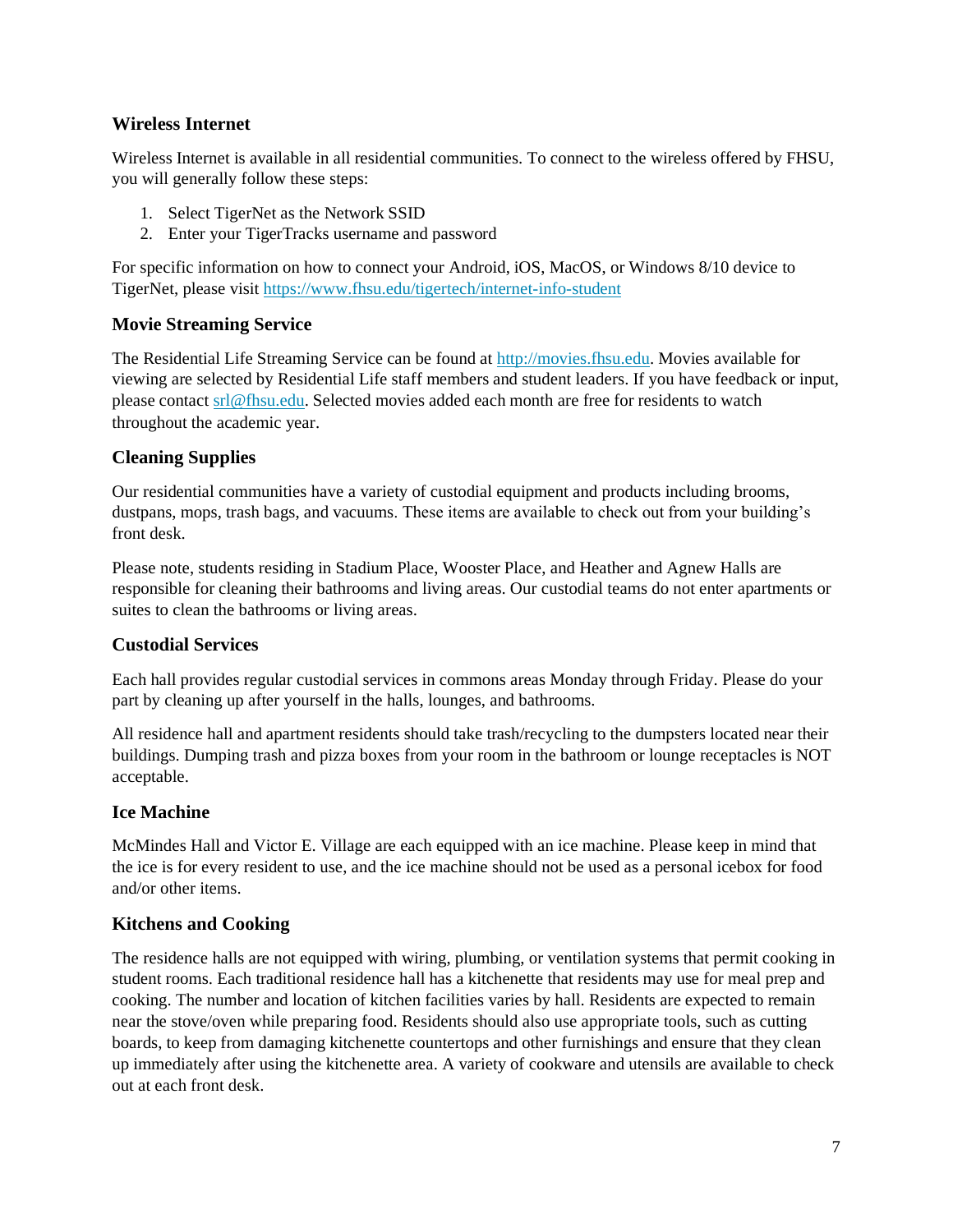Failure to follow appropriate cooking methods may result in excessive heat/smoke production, which will trigger the hall fire alarm system. Intentional disregard to cooking safety or other reasonable safety procedures, which results in the activation of the fire safety system, will result in disciplinary action and a possible fine.

#### **Laundry Room**

Washers and dryers are located in each community at no charge as laundry fees are included in housing rates. Machines are for use of residents of that community only. Any resident found allowing any nonresident to utilize laundry facilities will go through the student conduct process.

If a machine is not working properly, please email  $\frac{\text{srl@fhsu.edu}}{\text{mdl@fhsu.edu}}$  with the following information: date, building name, washer or dryer, number on the machine, error message shown (if applicable), and a description of the malfunction.

#### **Community Rooms/Lounges**

Community rooms and lounges are public multi-rooms for residents and visitors to use as waiting areas, study or social spaces, and for community programs. Personal items cannot be left in these spaces.

#### **Meeting Spaces**

Certain rooms may be reserved for events and organization meetings. Please go to the Residential Life website and fill out the Community Space Reservation Form, found under the forms tab [\(https://www.fhsu.edu/reslife/Forms/room-reservation\)](https://www.fhsu.edu/reslife/Forms/room-reservation). A minimum of 3 business days is needed to process the reservation. Available spaces include Custer Lawn, Heather Hall Storm Shelter, Tiger Place Courtyard, and McMindes 2R Classroom.

#### **Maintenance**

Repair and maintenance needs, including heat issues, broken furniture, malfunctioning equipment, fixture leaks, burnt-out light bulbs, and other issues requiring attention should be reported through a maintenance request. To report a problem, you must fill out a Work Order Request found on the Residential Life page on the FHSU webpage at [www.fhsu.edu/reslife/forms.](http://www.fhsu.edu/reslife/forms) Please inform your Community Director if you have reported your maintenance issue but the issue has not been resolved.

If there is an emergency, please contact the appropriate staff immediately. The only requests considered emergencies are those which pose an immediate danger to health or property. Maintenance staff are permitted to enter residence hall rooms and apartments starting at 9:00 a.m. to complete appropriate repairs. For more information regarding repairs, see page 29.

#### **Vending**

Vending machines are located in each residence hall. If you lose money in one of the machines, please visit the Residential Life office in McMindes Hall Room 126 to request a refund. If you have any questions or concerns about vending, please email srl@fhsu.edu.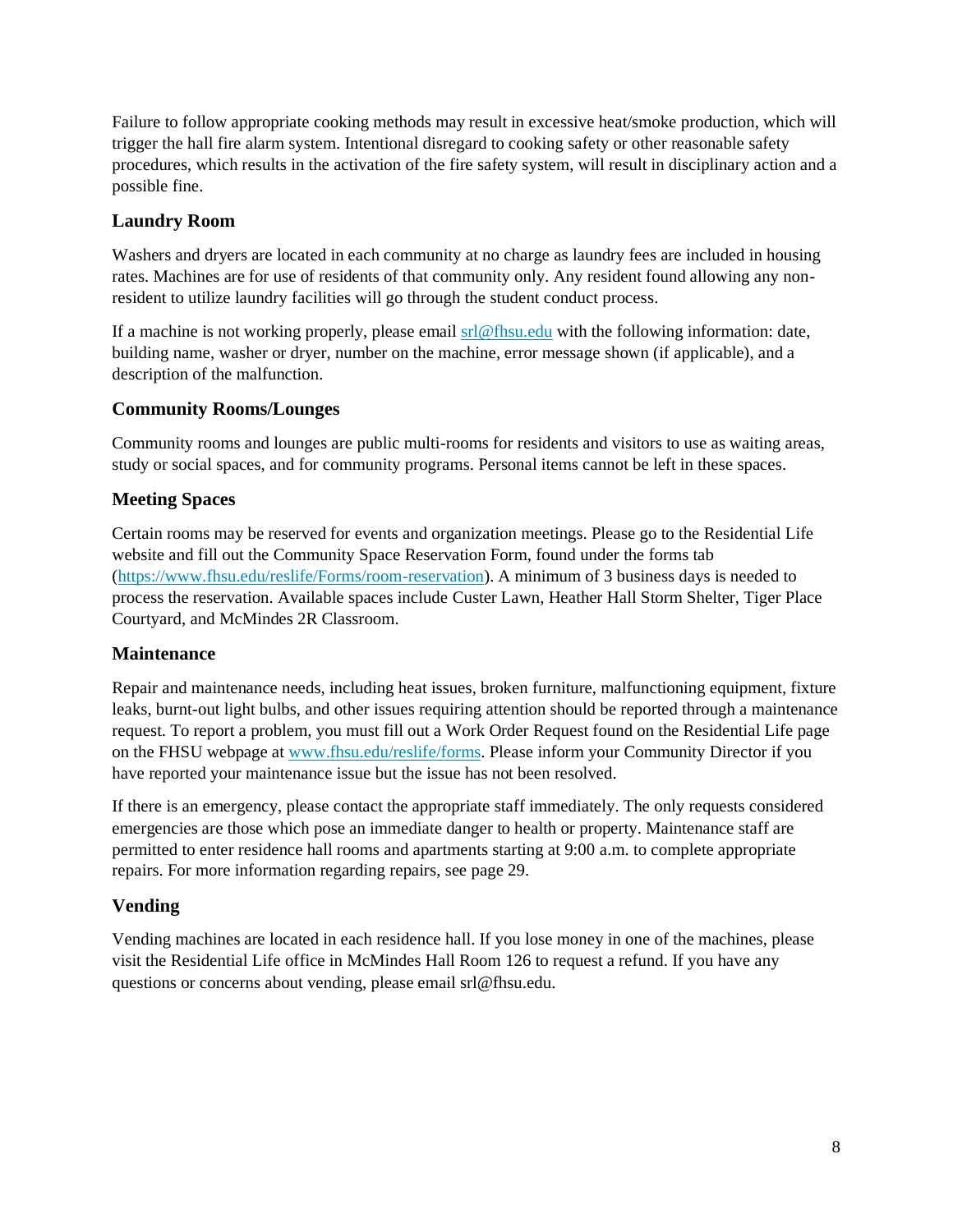#### <span id="page-9-0"></span>**DESK AND MAIL SERVICES**

#### <span id="page-9-1"></span>**FRONT DESK**

McMindes, Victor E. Village, Custer, and Agnew Hall have front desks that have staff available to assist residents and checkout supplies. Desk hours for all buildings are Mon–Sat 8:00 a.m.–7:00 p.m. and Sunday from 11:00 a.m.–7:00 p.m. Equipment at each desk varies and includes items such as vacuums and other housekeeping supplies, games, kitchen supplies, and moving carts. You must have a valid Tiger ID and be an on-campus resident to check out items. Times for check out vary among halls. Items that are returned late or damaged will result in the student going through the conduct process and could include the student being charged for the cost to replace the item.

Front Desk Telephone Numbers:

- Custer Hall Front Desk: 785-628-5700
- McMindes Hall Front Desk: 785-628-4900
- Tiger Place Front Desk: 785-628-5400
- Victor E. Village Front Desk: 785-628-4600

#### <span id="page-9-2"></span>**U.S. AND CAMPUS MAIL**

Both U.S. and campus mail services are provided when classes are in session.

Incoming mail is delivered each day except Sundays and holidays.

Each resident will be assigned either a mailbox key or a mailbox combination upon move in.

You should check your mailbox daily. Important university and Residential Life notices are sent through campus mail.

If your address should change, be sure to update your forwarding address in your student Workday account. Additionally, please update your new address with any person, business or publisher who sends you mail regularly.

Residential Life staff will forward first class and third-class mail (magazines, newspapers and other periodicals) to which you have a paid subscription for 90 days after you no longer reside on campus.

Campus mail is a free service for those wishing to mail items to other students or offices on campus. Address campus mail with the recipient's name, campus address, and Campus Mail printed clearly on the envelope. Campus mail does not require postage.

#### <span id="page-9-3"></span>**APARTMENT AND TIGER VILLAGE HOUSING MAIL**

Postal Kiosks are located near Wooster Place Apartments, Stadium Place Apartments, and Tiger Village. The postal kiosks have individual letterboxes for letters.

Tiger Village residents will be provided with a mailbox key upon check in. Residents receiving large packages that do not fit in a kiosk box will receive a package slip that they can be turn in at the Victor E. Village front desk to receive their package.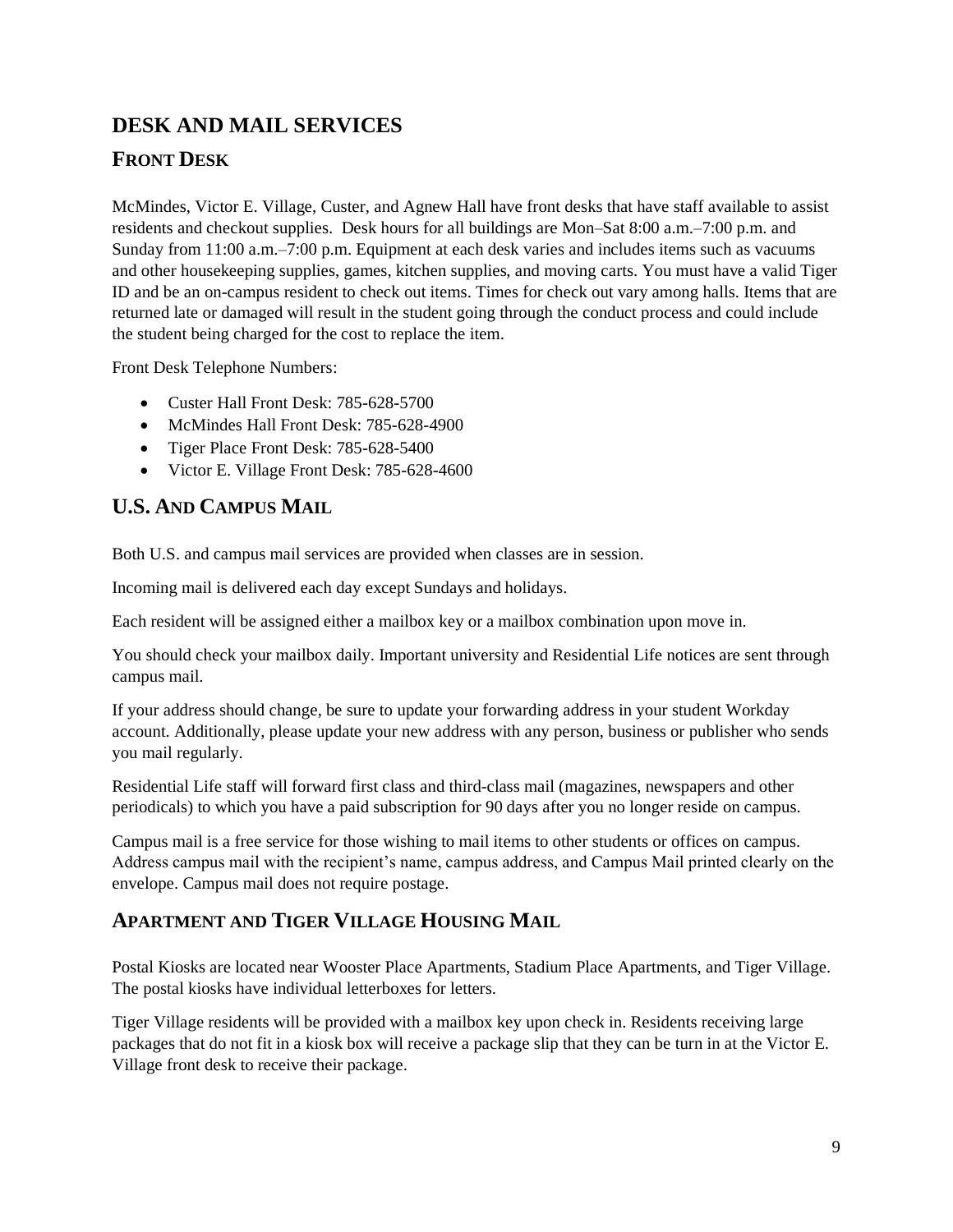Stadium Place residents will be provided with a mailbox key by Residential Life staff upon check in. USPS packages for these residents will be in the larger package boxes of the postal kiosk. FedEx, UPS, and large USPS packages will be delivered directly to a resident's apartment. A key is required to access your mail.

Wooster Place residents pick up their mailbox keys directly from the United States Postal Service office located at the corner of Eighth and Fort Street. Keys must be returned to the Postal Service prior to moving out of Wooster Place. USPS packages for these residents will be in the larger package boxes of the postal kiosk. FedEx, UPS, and large USPS packages will be delivered directly to a resident's apartment. A key is required to access your mail.

#### <span id="page-10-0"></span>**OUTGOING MAIL AND MISROUTED MAIL**

The US Postal Service will not pick up any outgoing mail that is placed in your mailbox. Outgoing mail can be dropped off at the following "Outgoing Mail" slot locations: McMindes Hall front desk, Victor E. Village front desk, Stadium Place mail kiosks, Wooster Place mail kiosks, and Tiger Village mail kiosks.

Packages cannot be left at the desk to be picked up from USPS, UPS, FedEx- these will need to be taken to a location for shipping:

- USPS 706 Fort Street, Hays, KS 67601
- UPS- 4320 Vine St., Unit 80 or
- FedEx- At Walgreens- 2600 Vine St.

Should you receive mail for someone else, please mark it "Return to Sender" and place it in the appropriate out-going mail slot.

#### <span id="page-10-1"></span>**PACKAGES**

Packages are logged and processed daily. Once the package has been recorded and processed, student staff will place a package slip in your mailbox to notify you that you have a package. You must bring the package slip to the appropriate front desk to retrieve your package. All packages need to be signed for at the desk before they are given to the resident.

Wooster Place and Stadium Place Apartment residents will have a key to access their packages from the kiosks if delivered by USPS. UPS and FedEx deliver packages directly to resident apartments.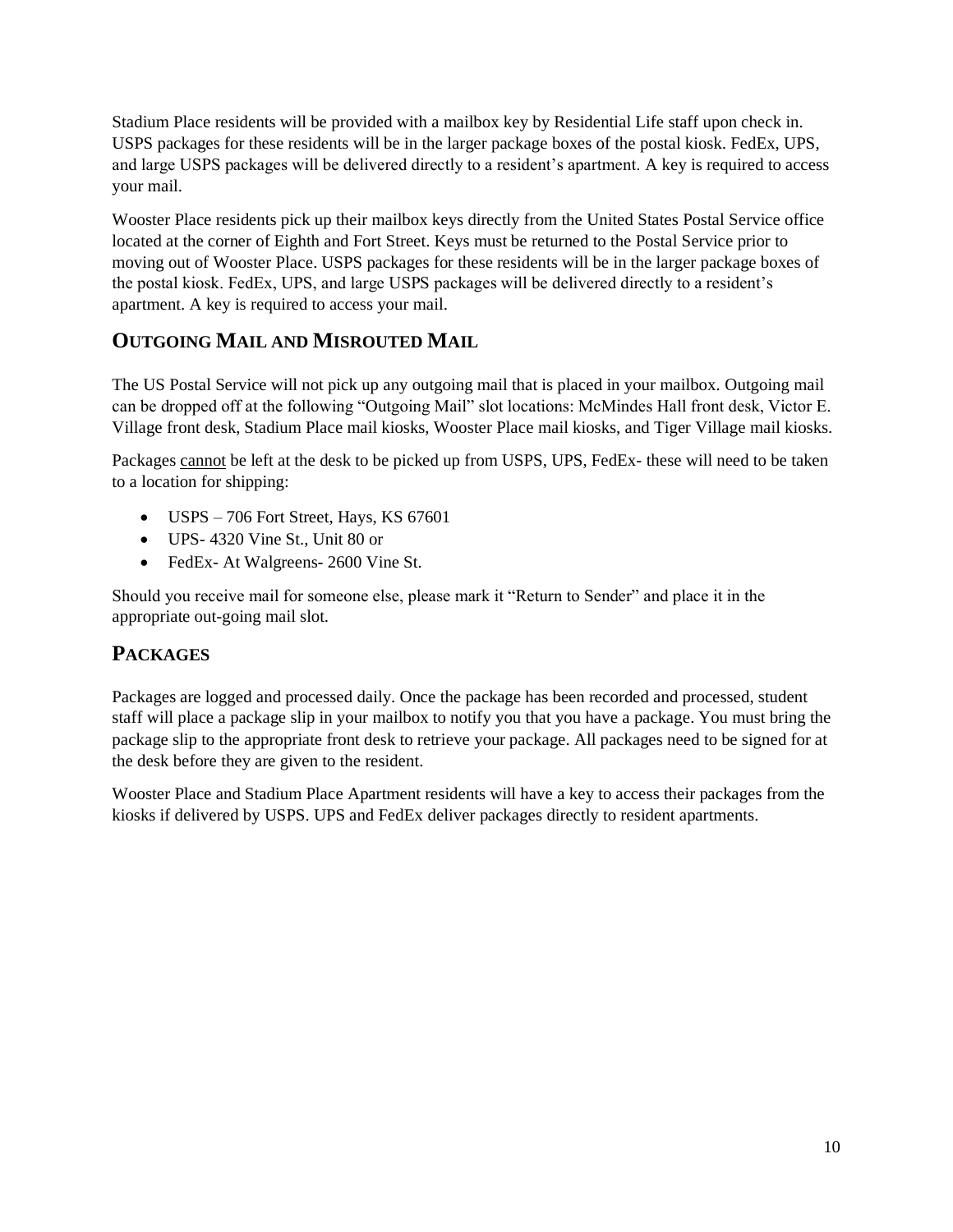#### <span id="page-11-0"></span>**POSTAL ADDRESSES**

When sending letters or packages, your mail should be addressed according to the following building address information:

| <b>Building</b>      | <b>US Mail</b>                                               | <b>UPS/FedEx</b>                                                                 |
|----------------------|--------------------------------------------------------------|----------------------------------------------------------------------------------|
| Agnew                | Your Name<br>1 Agnew Hall Room#<br>Hays, KS 67601            | Your Name<br>402 Lyman Drive Room#<br>Hays, KS 67601                             |
| Custer               | Your Name<br>1 Custer Hall Room#<br>Hays, KS 67601           | Your Name<br>420 Custer Drive Room#<br>Hays, KS 67601                            |
| Hansen               | Your Name<br>1 Hansen Hall Room#<br>Hays, KS 67601           | Your Name<br>306 Dwight Drive Room#<br>Hays, KS 67601                            |
| Heather              | Your Name<br>1 Heather Hall Room#<br>Hays, KS 67601          | Your Name<br>401 Custer Drive Room#<br>Hays, KS 67601                            |
| McMindes             | Your Name<br>1 McMindes Hall Room#<br>Hays, KS 67601         | Your Name<br>410 Agnew Ln Room#<br>Hays, KS 67601                                |
| <b>Stadium Place</b> | <b>Your Name</b><br>300 Lewis Drive Room#<br>Hays, KS 67601  | <b>Your Name</b><br>300 Lewis Drive Room#<br>Hays, KS 67601                      |
| <b>Tiger Village</b> | Your Name<br>315 Lewis Drive Room#<br>Hays, KS 67601         | Your Name<br>306 Dwight Drive Room#<br>Hays, KS 67601                            |
| Victor E. Village    | <b>Your Name</b><br>306 Dwight Drive Room#<br>Hays, KS 67601 | Your Name<br>306 Dwight Drive Room#<br>Hays, KS 67601                            |
| <b>Wooster Place</b> | Your Name<br>1 Wooster Place Apt#<br>Hays, KS 67601          | Bldgs. A, B, C, D<br><b>Your Name</b><br>312 Dwight Drive Apt#<br>Hays, KS 67601 |
|                      |                                                              | $D1A_{\infty}$ E E                                                               |

Bldgs. E, F Your Name 405 Dwight Drive Apt# Hays, KS 67601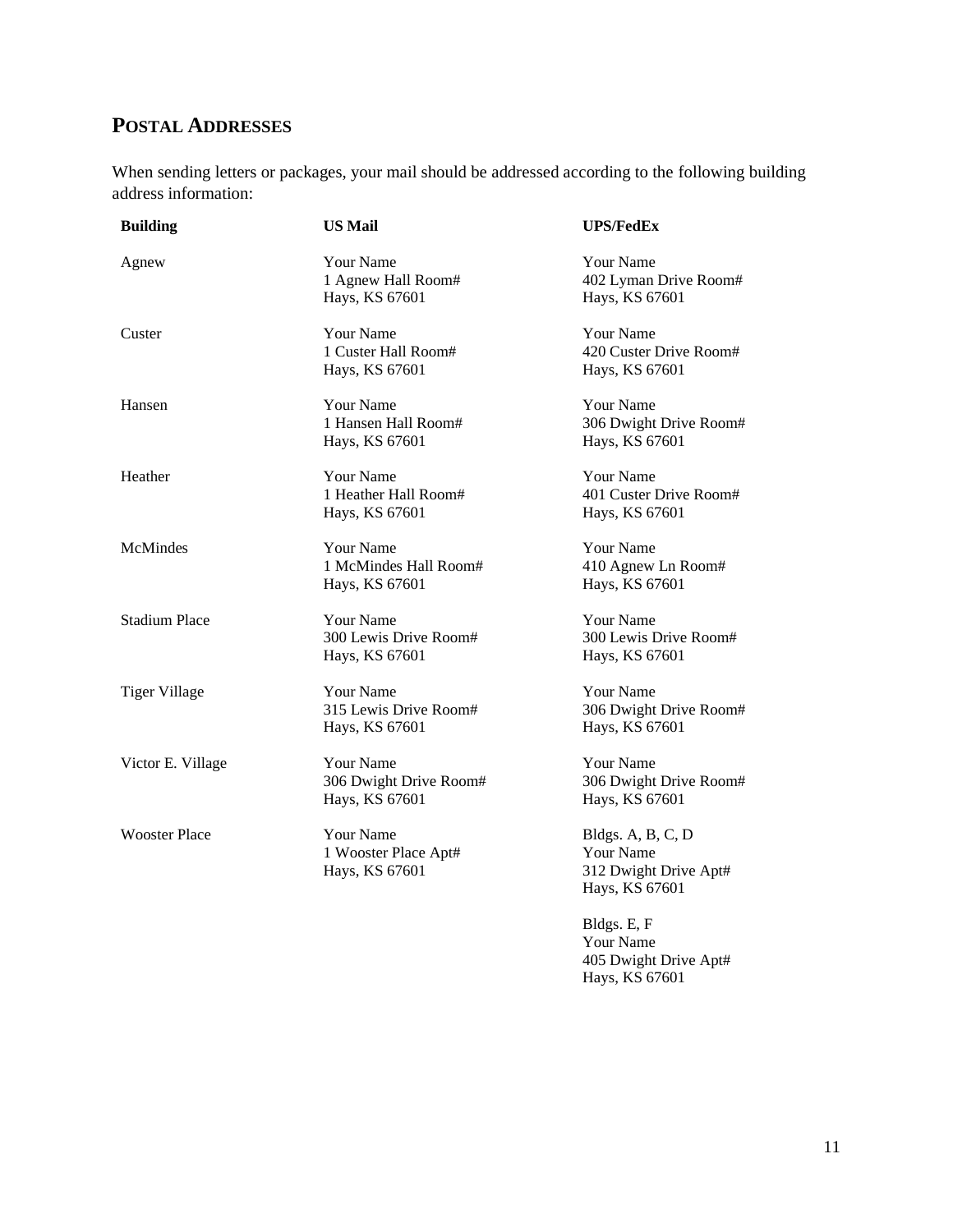#### <span id="page-12-0"></span>**IMPORTANT RESIDENTIAL LIFE DATES**

#### **Fall 2022 Semester**

| August 22                   | First Day of Classes                                    |  |  |
|-----------------------------|---------------------------------------------------------|--|--|
| September 2                 | Last Day for Meal Plan Changes                          |  |  |
| September 16                | Week 5 Room Change Requests Due                         |  |  |
| September 31                | Fall Break Housing Request Form Opens                   |  |  |
| November 11                 | Fall Break Housing Request Form Closes                  |  |  |
| November 18                 | Residence halls close for Fall Break at 5pm             |  |  |
| November 27                 | Residence halls reopen after Fall Break at 12noon       |  |  |
| November 28                 | Winter Break Housing Request Form Opens                 |  |  |
| November 30                 | Spring Room Change Paperwork Due                        |  |  |
| December 8                  | 24-Hour Quite Hours Begin at 10pm                       |  |  |
| December 9                  | Winter Break Housing Request Form Closes                |  |  |
| December 16                 | Residence halls close for the Fall Semester at 12noon   |  |  |
| <b>Spring 2023 Semester</b> |                                                         |  |  |
| January 16                  | Residence halls open for the Spring Semester at 12 noon |  |  |
| February 10                 | Week 5 Room Change Requests Due                         |  |  |
| February 20                 | Spring Break Housing Request Form Opens                 |  |  |
| March 3                     | <b>Spring Break Housing Request Form Closes</b>         |  |  |
| March 10                    | Residence halls close for Spring Break at 5pm           |  |  |
| March 19                    | Residence halls reopen after Spring Break at 12noon     |  |  |
| April 3                     | <b>Summer Housing Request Form Opens</b>                |  |  |
| April 28                    | <b>Summer Housing Request Form Closes</b>               |  |  |
| May 4                       | 24-Hour Quiet Hours Begin                               |  |  |
| May 12                      | Residence halls close for the academic year at 12noon   |  |  |
|                             |                                                         |  |  |

\*\*Dates and times subject to change\*\*

For additional important university dates please see the official FHSU academic calendar by visiting the Registrar's website at [http://www.fhsu.edu/registrar/.](http://www.fhsu.edu/registrar/)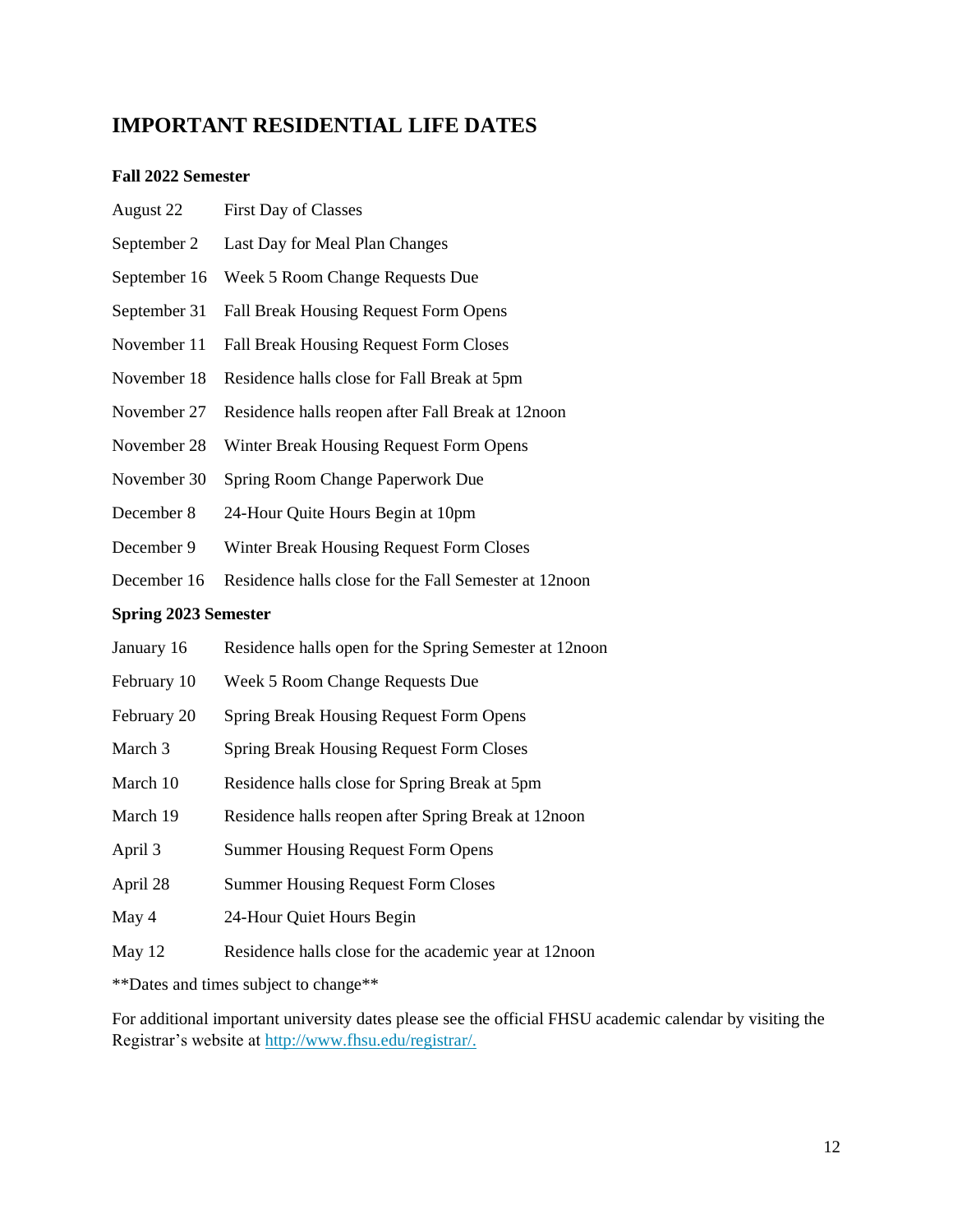#### <span id="page-13-0"></span>**DINING SERVICES**

Various dining options are available on campus for students including the McMindes Hall Cafe, Tiger Pizza in Victor E. Village, or Tiger Market in Memorial Union. Each meal plan includes Dining Dollars, which can be used at any Chartwells location.

If you cannot make a meal during scheduled hours, please contact Chartwells (in McMindes Hall) or the Dining Manager. Chartwells works with students to provide dining options to fit their individual needs, including to-go meals, gluten free, dairy free, etc. Please contact Chartwells at 785-628-4476.

#### <span id="page-13-1"></span>**DINING OPTIONS:**

#### **McMindes Café:**

Take a break and hang out with friends as you enjoy a wide variety all-you-care-to-eat menu options in a comfortable atmosphere. Located on the first floor of McMindes Hall, McMindes Café is conveniently located for all campus residents to access. The café offers a different hot line menu for each meal, freshly made pizzas from a brick oven, appetizing burgers, delicious grilled deli sandwiches, gourmet stir-fries, salad bar, a dessert bar, and much more!

Hours:

Monday–Thursday: 7:00 a.m.–7:30 p.m.

Friday: 7:00 a.m.–6:30 p.m.

Saturday: 11:00 a.m.–6:30 p.m.

Sunday: 11:00 a.m.–7:00 p.m.

With each meal plan, you will receive five free guest meals every semester. Invite a friend over to your place for dinner!

If you invite a friend, you must stay with your guest. Just tell the cashier when you would like to use a guest meal and they will take care of it!

#### **Tiger Pizza – Victor E. Village:**

Looking for a late-night snack? Tiger Pizza, located on the main floor of Victor E. Village, offers pizza, yogurt parfaits, sodas, and more. Dining Dollars, cash, and credit/debit cards are accepted.

Monday-Sunday: 7:00 p.m.–12:00 a.m.

#### **Tiger Market – Memorial Union:**

When your schedule keeps you in the Quad, make the union your dining choice. The Memorial Union offers a variety of menu options in a central location among the university's academic buildings. The Union provides many retail food options where Dining Dollars are accepted, as well as other normal payment options. The following dining options can be found in the Tiger Market and are open Monday-Friday 11:00 a.m.-2:00 p.m.:

- **Bowl Life (Creative Bowl Options)**
- **Burger 785 (Specialty Burgers)**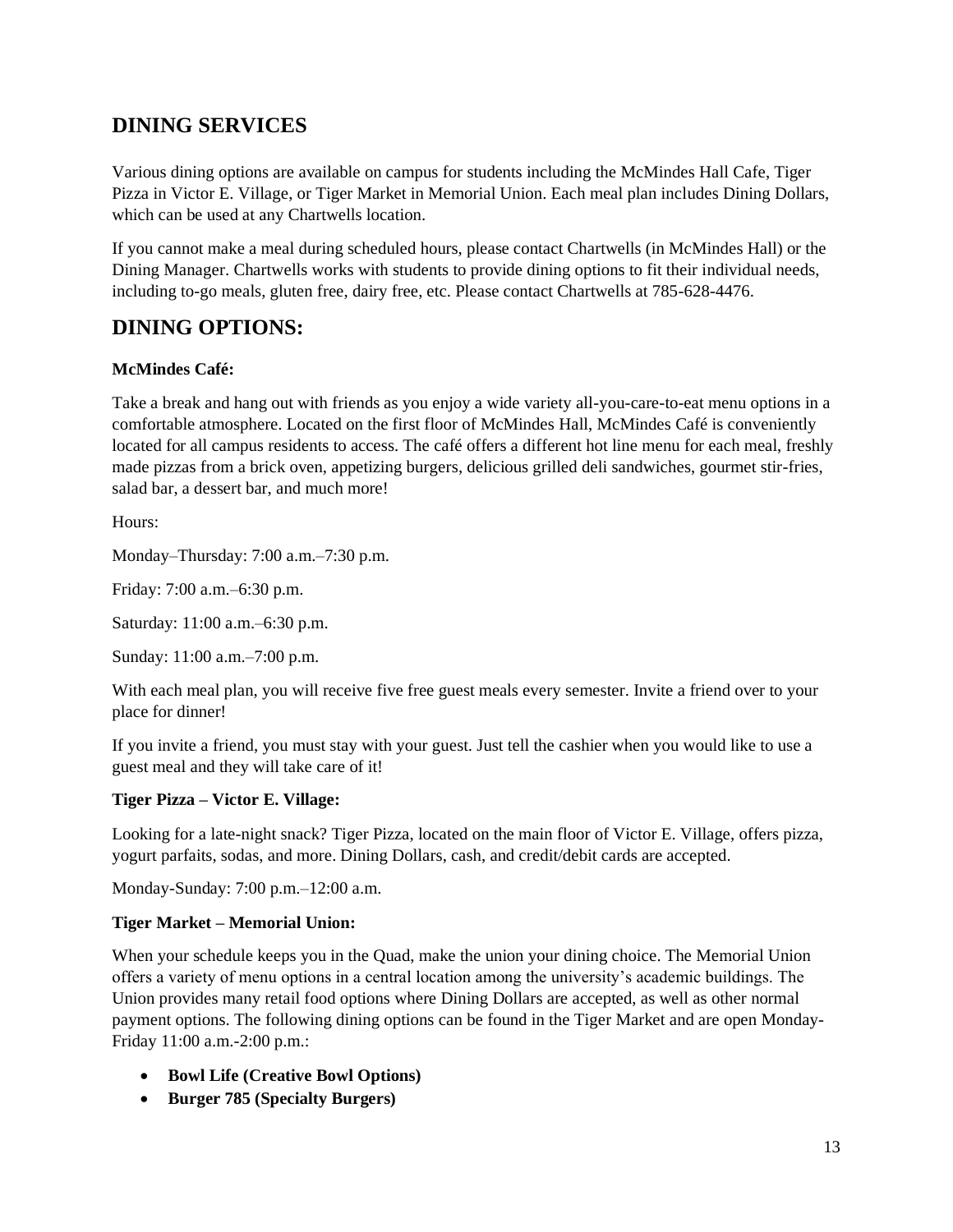- **Pizza Hut Wing Street (Pizza and Wings)**
- **Sonos (Fresh Latin Cuisine)**

#### **Memorial Union Dining Options found outside the Tiger Market:**

#### **Mondo Subs (Sandwiches)**

Monday-Thursday: 11:00 a.m.-9:00 p.m., Friday: 11:00 a.m.-5:00 p.m., Saturday: 11:00 a.m.-2:00 p.m.

#### **Starbucks (Coffee and Pastries)**

Monday-Friday: 7:00 a.m.-10:00 p.m., Saturday: 8:00 a.m.-10:00 p.m., Sunday: 1:00 p.m.-10:00 p.m.

#### **Grab-N-Go (Convenience Items)**

Monday-Friday: 7:00 a.m.-10:00 p.m., Saturday: 8:00 a.m.-10:00 p.m., Sunday: 1:00 p.m.-10:00 p.m.

\*\*All dining hours are subject to change\*\*

# <span id="page-14-0"></span>**POLICIES AND PROCEDURES**

#### <span id="page-14-1"></span>**LIVING ON CAMPUS**

Being a member of a community brings a set of rights and responsibilities. As a member of the campus community, you are expected to respect others and follow the rules and policies established by the university community. We encourage you to seek active roles within your community. In non-emergency situations, residents should address disruptive behaviors before contacting staff for assistance. For example, if your neighbor is playing loud music late at night, you should first ask them to quiet down before contacting a CA. If needed, staff members are present to help define and direct and support the student conduct process.

#### <span id="page-14-2"></span>**PROCEDURAL GUIDELINES FOR CONDUCT**

When you signed your housing contract, you agreed to abide by all residential community policies, procedures, and contract guidelines. Additionally, you agreed "to observe all rules, policies and regulations of Fort Hays State University," and "to abide by all state and federal laws." The Fort Hays State University Student Code of Conduct can be found online on the Judicial Affairs site [https://www.fhsu.edu/judicial/student-code-of-conduct/index.](https://www.fhsu.edu/judicial/student-code-of-conduct/index)

If you have questions about any of the policies, please contact your Community Assistant (CA), Community Director, or Assistant Community Director for clarification.

Please keep these things in mind if you are confronted by a staff member:

- Cooperation with staff is important. You can cooperate with staff members by opening the door, talking with them openly and honestly, and complying with their requests. Not doing these things may be considered obstructing a university official.
- It is important to note that if a room is uncooperative with hall staff members, the Community Director or University Police could be called to assist with resolving the situation, and that behavior will be noted in the incident report.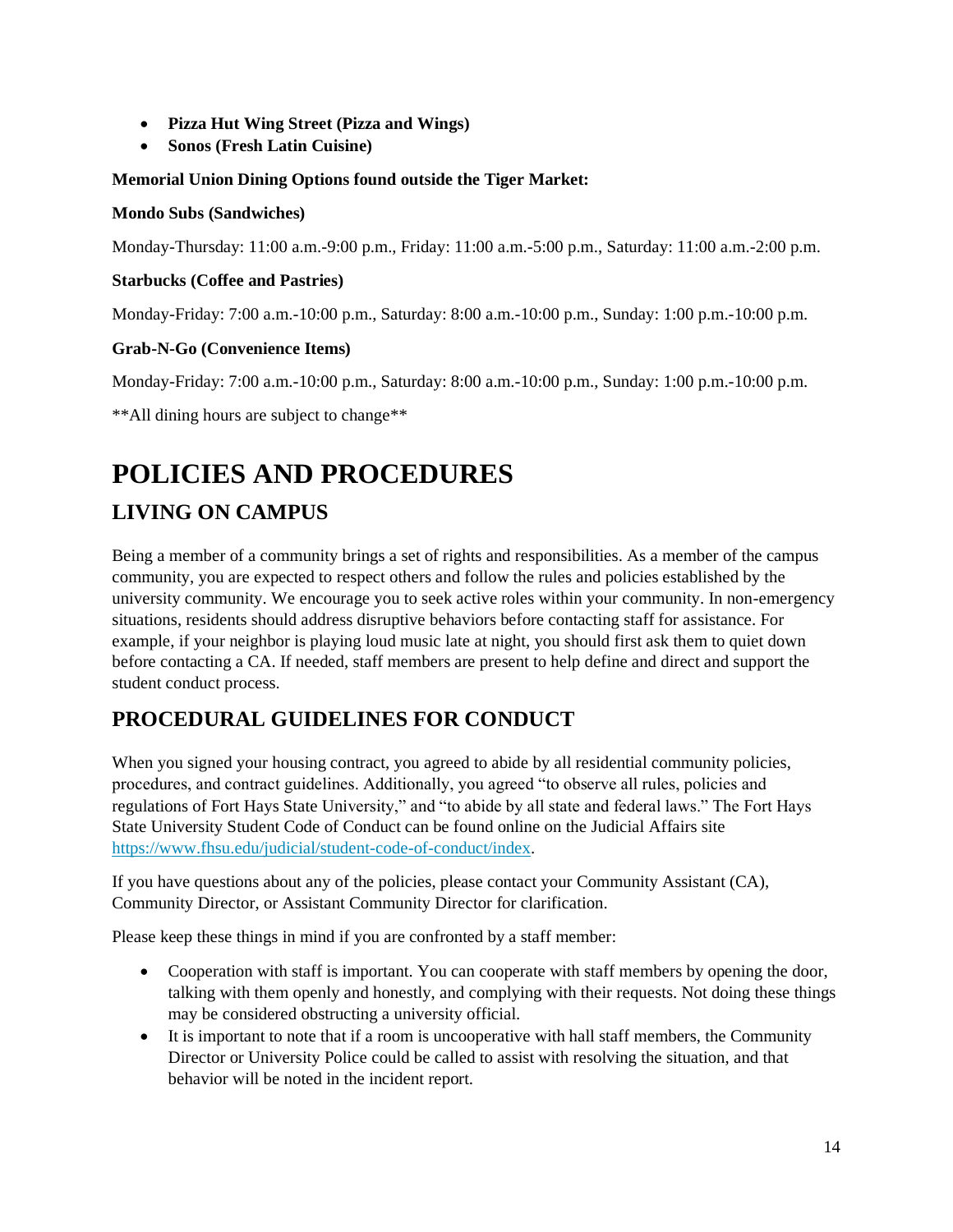- According to university policy, all students should carry their Tiger Card and present it to university officials upon request. Hall staff members are university officials. Not providing a student ID when requested (or photo ID for non-student visitors) is viewed as a lack of cooperation.
- Familiarize yourself with the Residential Life policies.
- If a staff member approaches your room for a policy violation and you are hosting guests (whether they be residents from another hall or from off-campus), it's important that you encourage your guests to cooperate with staff by answering their questions and providing a photo ID.
- $\bullet$  If your guest(s) cannot provide ID or are being uncooperative with hall staff, the CA, Community Director or University Police may escort your guest(s) from the building. It is also important to note that you will be held responsible for your guest(s) and their actions, so it's best if you explain the basic policies to your guest(s) when they arrive so they know what you expect from them.
- When being approached by a staff member, some students become nervous and worry about "getting in trouble." Despite your feelings, it is best to remain calm and be honest with hall staff members about what is happening and who is involved. You can be held responsible for making false statements in a conduct hearing and it is best to tell the truth from the start.
- It is important to lock your room door to prevent situations from occurring in your room when you are not present. If you are away from your room and friends go to your room and engage in behavior that violates a policy, you may be held responsible to a degree because the situation occurred in your room.

Review the information below on this page concerning the Student Conduct Process and what your role is when a staff member approaches you about a policy violation.

#### <span id="page-15-0"></span>**SAFETY IN THE RESIDENCE HALLS**

Residential Life is committed to providing a safe and comfortable living environment. If at any point you feel threatened, concerned, or have an issue, please contact your CA, Community Director/Assistant Community Director, the Residential Life Office, or the University Police Department. If it is an emergency, please call 911. During the evenings, Residential Life student staff conduct regular rounds of the residence halls. If at any point you have a concern, please call the on-call phone for your community. Professional staff serve on-call 24/7 and are able to address emergencies and concerns.

#### <span id="page-15-1"></span>**STUDENT CONDUCT PROCESS**

If you are involved in a situation where an alleged policy is being violated, a staff member may confront the situation. At that time, our staff's responsibility is to end whatever behavior is taking place that violates a policy. The CA will identify the resident(s) responsible for the room to discuss the behavior(s) of concern and resolve the situation. The CA will then write a report documenting the details of what happened including names of people present, policies that were allegedly violated, and any other relevant information. The report is then forwarded to appropriate Community Director for review. Depending on the nature of the situation, a professional staff member will follow up with students in a meeting, called a conduct hearing, via email and/or through a letter in their mailbox. A decision is made as to whether a policy violation is major or minor and as to whether it is to be reviewed by the Conduct Board, the Community Director, Assistant Director of Residential Life, the Director of Residential Life, or the Office of Student Affairs. Any time a resident is notified to appear for a hearing, they must do so. The CA is not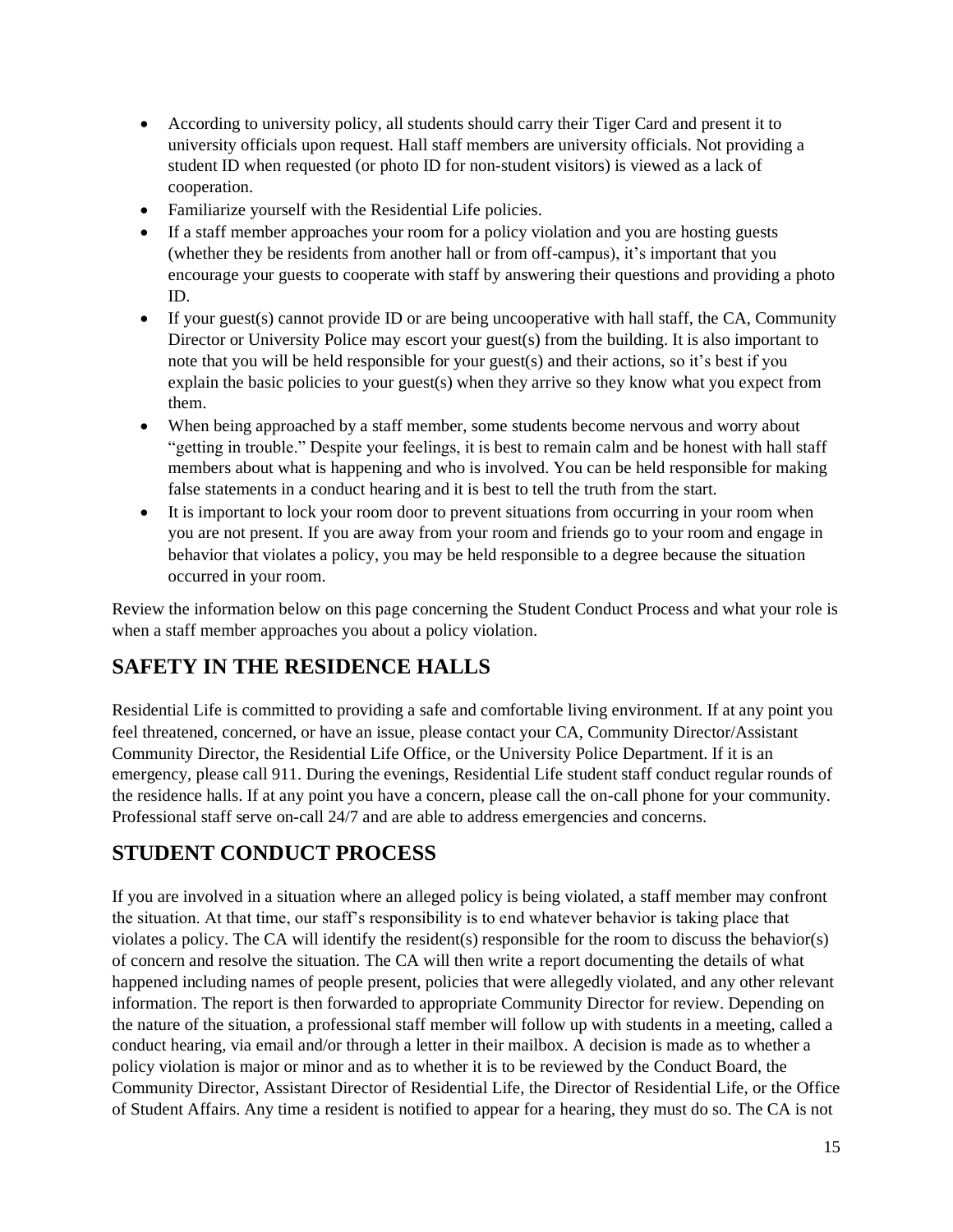responsible for assessing your role in the situation, they merely document what is happening, and the Community Director will determine each student's role in the incident. If a resident fails to appear to a conduct hearing, their case will be reviewed by the hearing officer based on the information in the incident report.

The Residential Life conduct process exists to promote a positive group living environment by providing a means to assure compliance with the established policies of the Residential Life Office and FHSU in all our communities. The conduct process is committed to providing fair treatment of each participant. Please note that your cooperation is expected when confronted by a staff member. Please cooperate by opening the door, talking with staff openly and honestly, and complying with their requests in order to resolve the situation quickly. Carry your Tiger Card and present it to staff members upon request. Take the time to familiarize yourself with the policies early in the semester. Residents are expected to know and abide by all Residential Life policies and procedures, the student code of conduct, state/local/federal laws, and the housing contract. Guests are responsible for following all policies, and it is the hosting resident's responsibility to inform them of such.

When a student admits to being or is found to have been in violation of a policy, sanctions are possible. Possible sanctions encompass a large range of outcomes in line with the severity of the policy violation. Sanctions may include warnings, restitution (repayment of any monetary damages), assignments such as community service, papers, workshop attendance, referral meetings, disciplinary probation, removal from residential life facilities, suspension, and/or expulsion. Sanctions may be imposed singularly or in combination. Failure to complete sanctions as assigned may result in an escalation of disciplinary status, a finding of non-compliance may result in a hold being placed on the student's account. Holds prevent students from enrolling in classes, receiving their transcript, or their diploma upon graduating.

Students have the right to appeal. Students must submit a written statement within three business days of receiving their outcome letter. Appeal requests must outline the reasons the review is being requested and should include the date of original hearing, the date/time/location of the alleged incident, and the reason for the appeal. Residents who do not attend their conduct meeting forfeit their right to submit an appeal. In addition, appeals that are submitted after three business days will not be accepted. If you submit an appeal, and it does not fit into one of the two appeals categories, it can be denied. Below are reasons for an appeal.

- Evidence not available at the hearing which, had it been available, would in all likelihood have produced a different finding (responsible v. not responsible)
- Perceived hearing officers' bias resulting in a violation of the standards of fairness used in disciplinary hearings.

#### **ACUHO-I Statement of Residents' Rights and Responsibilities**

As a member of The Association of College and University Housing Officers International (ACUHO-I), Fort Hays State University upholds the Resident Rights & Responsibilities as defined by ACUHO-I.

Residents in university housing facilities possess specific individual and group rights while engaged in activities that are part of university life. With these rights, residents have reciprocal responsibilities to ensure these same rights for other residents. The following statements define minimal expectations regarding these rights and responsibilities.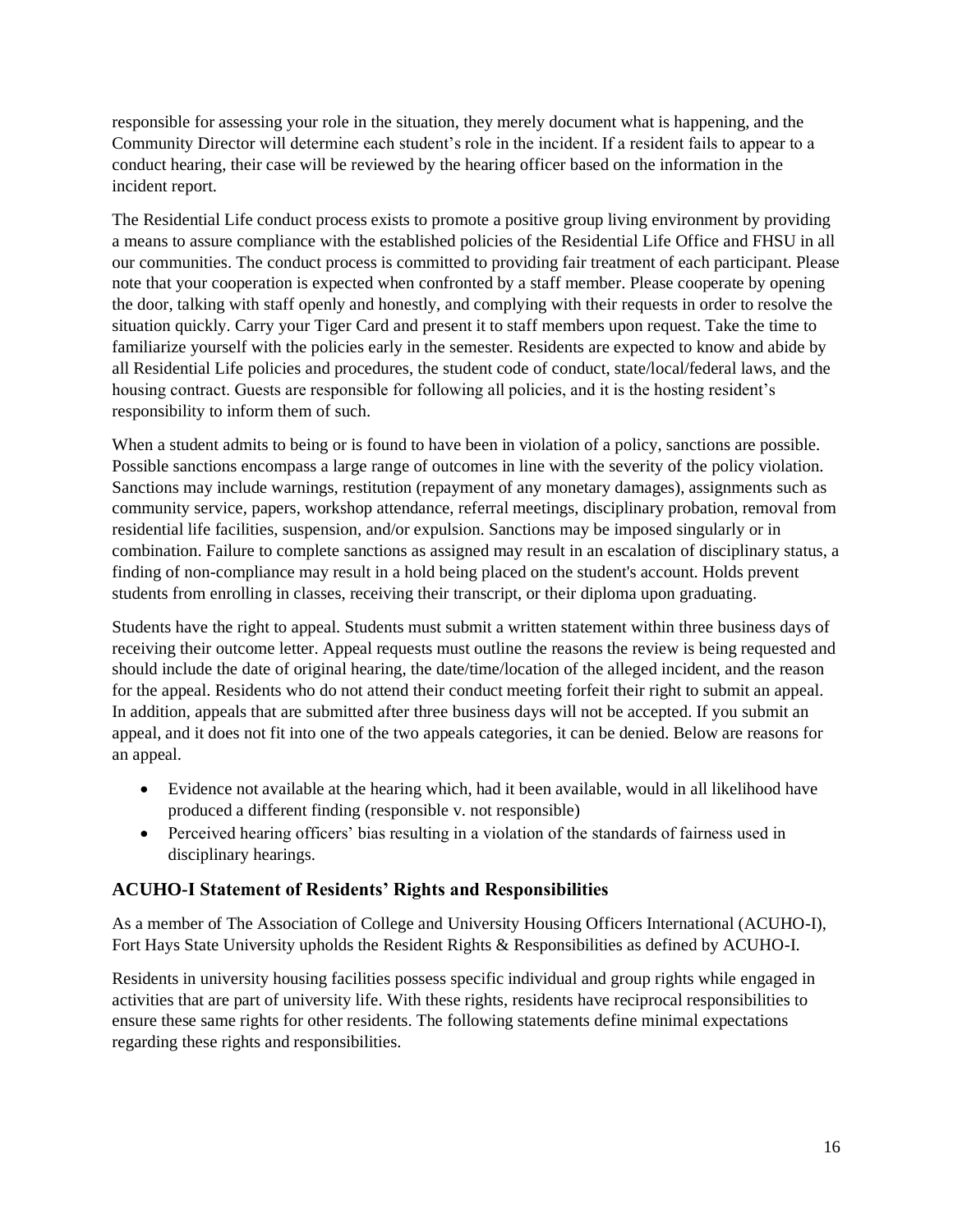#### **Residents have the right...**

- To have reasonable access to their living accommodations based on a published schedule of occupancy.
- To live in a clean and secure environment.
- To facilities and programs that support the pursuit of academic success.
- To expect a regionally competitive price on housing accommodations and/or food service.
- To have access to written copies of university housing rules and regulations or individual building policies that govern individual and group behavior.
- To the respect and safety of personal property.
- To study without interruption or interference.
- To be free from unreasonable noise.
- To be free of intimidation or harassment.
- To express themselves freely within established guidelines.
- To expect enforcement of housing agreement/contract.
- To have direct access to staff who provide assistance, guidance, and support as needed.
- To host guests, within established guidelines.
- To receive equitable treatment when behavior is in question.
- To enjoy individual freedoms regardless of race, ethnicity, sex, national origin, disability, age, religion, gender identity, sexual orientation, or political affiliation.
- To participate in resident governmental bodies, and housing departmental committees.
- To have access to individual and group social, educational, and developmental opportunities in their living community

#### **Residents have the responsibility...**

- To adhere to rules and regulations.
- To comply with reasonable requests made by staff, or university officials, or fellow residents.
- To meet payment schedules for room, board, and other required housing fees.
- To monitor and accept responsibility for behavior of guests.
- To report violations of rules and regulations to appropriate staff.
- To respect the rights of others, as stated above.
- To respect the diverse backgrounds and interests of those others who are different from them.
- To treat others in a civil manner and manage conflict in a mature manner.
- To be serious in their academic pursuits.
- To participate actively in self-governance.
- To participate in housing departmental committees as requested.
- To express themselves individually or by association with groups.
- To participate in judicial proceedings to determine appropriate standards of behavior.
- To contribute positively to the community by participating in educational and developmental activities.

(ACUHO-I Statement of Resident Rights and Responsibilities, Approved 1987, Revised 2002)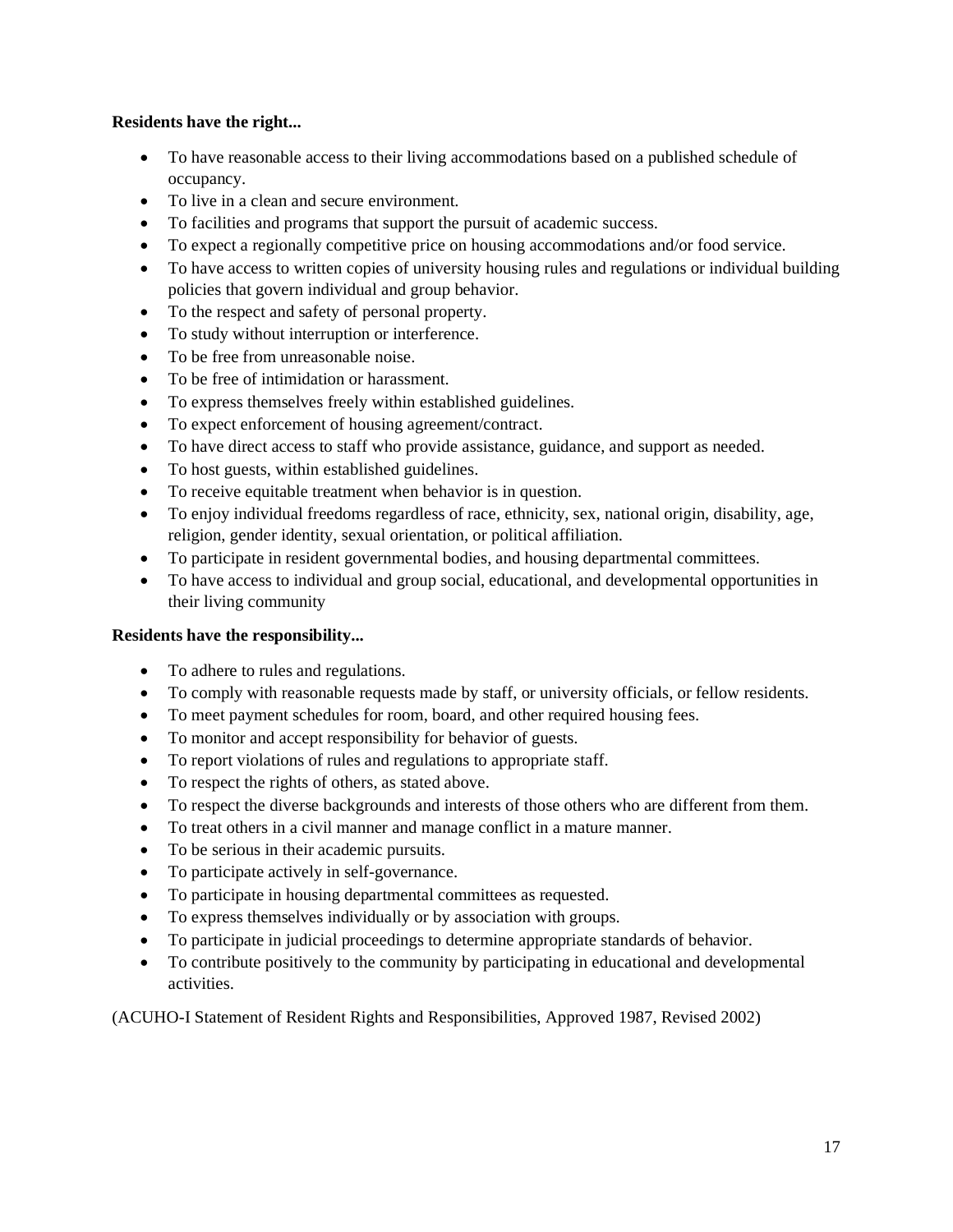# <span id="page-18-0"></span>**RESIDENTIAL LIFE POLICIES**

#### **Abandoned Property**

Fort Hays State University, the Department of Residential Life and/or any of its staff are not responsible for any student property left in public areas.

If a student abandons property in their residence hall room or apartment after leaving the university, Residential Life staff members will make reasonable efforts to contact them via phone and university email in an attempt to have that student retrieve their belongings.

If it is determined that the former resident will not be returning (for example, if the student has not registered for classes, has cancelled their housing contract, etc.) hall staff will pack and inventory the student's belongings and store them for 60 days.

Residential Life reserves the right to dispose of items in the room that may pose a threat to storage spaces or other belongings (perishable foods, items that may attract bugs or rodents, etc.). After 60 days, items will be donated or disposed of at the discretion of Residential Life staff (any costs of removal will be at the owner's expense).

Residential Life will not ship items to owners. Owners may have another individual pick up their belongings during office business hours by contacting the Community Director to set up a date and time. The owner will be required to email Residential Life at least 24 hours prior to pick-up with the following information: the former resident's ID number, clear instructions on who can pick up the items, and a descriptive list of what items can be retrieved. The individual retrieving the items will be required to show a photo ID to verify their identity when picking up the items.

#### **Alarm Clocks**

Two staff members may enter a resident's room to shut off an alarm clock if the resident cannot be located or there is no response at the door.

#### **Alcohol/Alcohol Containers**

Possession and/or consumption of alcoholic beverages are prohibited in all our residence halls (Agnew Hall, Custer Hall, Hansen Hall, Heather Hall, McMindes Hall, Victor E. Village, Tiger Village) regardless of age. Anyone in a room where an alcohol or drug violation occurs will be held responsible for the violation.

Apartment (Stadium Place, Wooster Place) residents of legal drinking age, as defined by Kansas law, may possess and consume alcohol in Residential Life apartments.

An apartment resident may consume alcohol in their apartment even if their assigned roommate or guests are present and under 21 years of age. Consumption may not be in public and must be done inside the apartment. A resident of legal drinking age will be held accountable for a roommate and/or others under legal drinking age who consumes alcoholic beverages while he/she is present.

Guests 21 years of age or older that are in the apartment of a resident's whose age is under 21 years of age are not permitted to possess or consume alcohol in the apartment.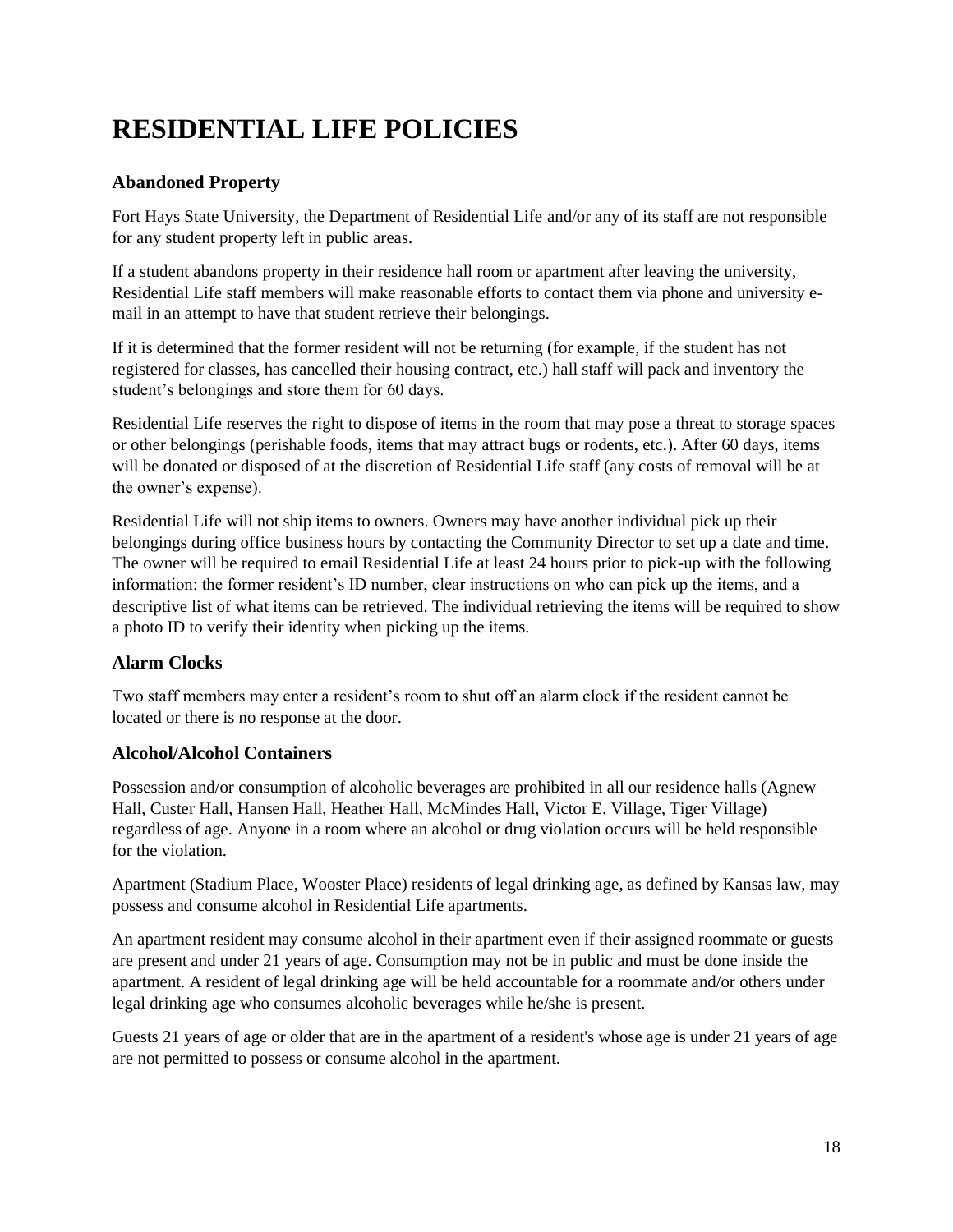Anyone in a room where an alcohol or drug violation occurs will be held responsible for the violation, regardless of whether or not you are drinking.

#### **Apartment Storage**

Balconies between apartments and breezeway stairs should be kept clear. Items blocking free passage (5 feet) will be removed and disposed, including but not limited to bikes and furniture.

Wooster Place residents should not use heater closets as storage areas. If items are found stored in these areas, the heater and hot water tank will be turned off until the items are removed.

#### **Appliances and Electricity**

Residents are expected to use reasonable care in their usage of appliances and other electrical items. Due to potential fire hazards and power failures caused by overloaded electrical circuits, electrical appliance usage must be limited. Residents are encouraged to use UL-approved surge protectors with appliances to avoid blowing fuses. Multiple incidents of blown fuses may result in additional limitations to the items students may keep/use in their rooms.

Appliance and Electricity limitations:

- All resident-owned refrigerators in rooms must be less than 10 years old and less than a total of 4.5 cubic feet in size.
- Small electric coffee pots (brews 6 cups or less without a warming plate), flameless candle warmers, and small microwave ovens (less than 1000 watts in size) are allowed to be used in student rooms.
- Small cooking appliances without open coils such as George Foreman grills, Toasters, air fryers, electric woks, electric skillets, or electric quesadilla makers can be stored in your room but may only be used in kitchens.
- Space heaters, halogen or torchiere lamps, and Medusa lamps with goosenecks and plastic shades are not allowed.
- Use or installation of window or portable air conditioning units is prohibited.

#### **Arson**

No person shall start a fire that causes or may cause damages or injury on university property.

#### **Assault/Harassment**

Unlawful verbal, physical, or written harassment (including, but not limited to, unlawful conduct that involves racial, ethnic, or sexist slurs) will not be tolerated. Courtesy and respect should be given to all students.

- Violations may result in dismissal from the residence halls and university disciplinary action, including the possibility of suspension.
- If you experience gender-based violence, please contact Amy Schaffer, Title IX Coordinator for resources.
- All residents are expected to uphold the university's Title IX policy, sexual harassment policy, and harassment policy. Please refer to university policies for specific information.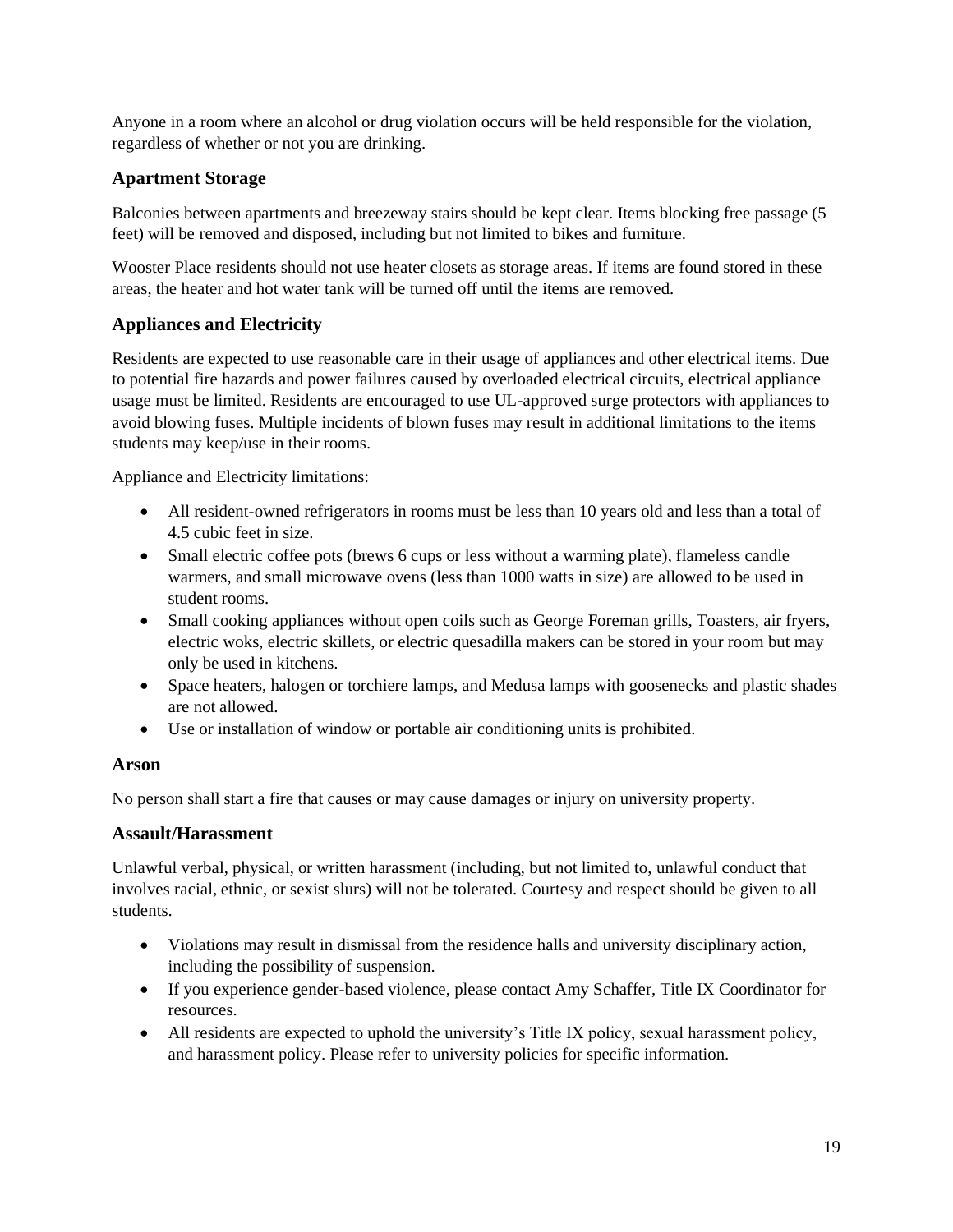#### **Bicycles and Scooters**

Bicycles should be parked in the bike racks located near the exits of each hall. Bikes parked in any other location, including apartment balconies and breezeways, will be removed at your expense. Register your bike with the University Police Department at the beginning of the school year. Bikes not claimed at move-out will be removed by the university during the last week of May. Bikes will be sold or disposed of at the discretion of the Department of Residential Life. Residential Life is not responsible for cut locks.

Bikes may not be ridden indoors, however, they may be stored in student rooms if both roommates agree. When bringing a bike in the hall, care should be taken not to damage the floor or walls. Bikes, scooters, motorized bikes, and any similar wheeled device may not be kept in public spaces in the hall including hallways, lounges, or stairwells.

No motorized bikes or scooters are permitted inside the buildings at any time.

#### **Break Housing**

All residence halls close when classes are not in session. Those wishing to stay over Winter, Fall, or Spring break, must fill out break housing request and submit appropriate documentation regarding the need to stay over break. Not all break housing requests will be approved. Summer break housing is limited to McMindes Hall, Stadium Place, and Wooster Place and the Summer Housing Contract must be completed. Residence Life does not maintain a visitation policy over the course of breaks.

#### **Candles and Incense**

Use of incense, candles and/or open flames in the residence halls or apartments is prohibited. Candle warmers are permitted and encouraged. Students using candle warmers must use candles that have never been lit.

Students wishing to practice a religious ritual or ceremony that involves flame/incense/coals must contact Residential Life office for an accommodation.

#### **Children**

Children are the responsibility of their parents/legal guardians. If children are found unattended, they and their parents/legal guardians may be referred to the Department of Human Services.

Playground equipment is located in the Wooster Courtyard. Please keep the safety of your children in mind when allowing them to play on the equipment.

Children must be supervised by a responsible adult while playing. Please notify the Wooster Place Assistant Community Director if any of the equipment needs repairs.

#### **Cleanliness/Garbage**

Residents are expected to clean up after themselves to maintain a clean community living space. Disposing of personal trash and pizza boxes from your room in the bathroom or lounge receptacles is not acceptable.

Garbage is collected in the apartment areas twice a week. Large dumpsters are provided near each apartment building. You are encouraged to frequently empty your garbage in the dumpster to reduce the chance of drawing insects into your apartment. Please be sure to bag your trash to prevent attracting flies. Do not set trash in the breezeway to be carried to the dumpster later. This will attract flies and stray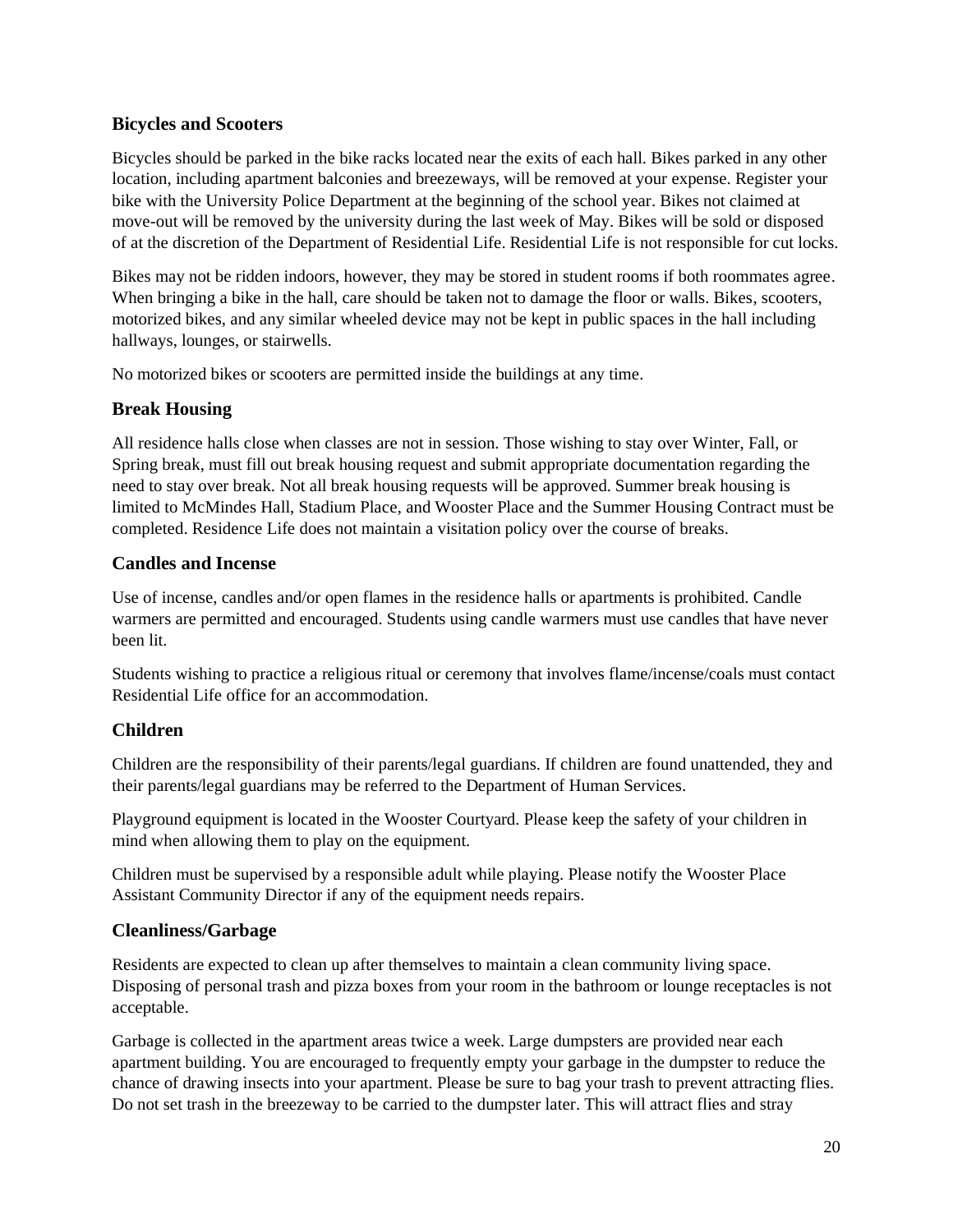animals. All trash that is to be picked up must be placed in the dumpster. Do not place personal trash in the community trash cans. Any trash placed outside of the dumpster will not be picked up and detracts from the appearance and sanitation of your apartment area.

#### **Cohabitation**

Cohabitation is strictly prohibited; an overnight guest may stay for no longer than three consecutive nights or eight total nights per month, regardless of room, unless special permission is granted in advance by the Community Director, Assistant Community Director, and/or the Director of Residential Life. Personal belongings of guests amounting to more than one overnight bag may be grounds to discuss cohabitation.

#### **Concealed Carry**

Firearms, ammunition, martial arts weapons, knives (with blades longer than 3.5 inches), explosives, paint ball guns, airsoft guns, blowguns, slingshots, swords, bows, arrows, broad heads, taser, and other weapons (including fake weapons) are not allowed in the halls. The use or display of any object or instrument in a dangerous or threatening manner is prohibited.

In accordance with the State of Kansas Concealed Carry Law, residents who are of age are able to carry a handgun if it is concealed on their person or concealed in a bag/backpack that is in their immediate reach. Students must store their handgun in their vehicle or in an approved gun safe within their room and must not give others access to their weapon, including the access to their gun safe. An approved storage device has each of these characteristics: (1) it is of sufficient size to fully enclose the handgun while secured in an approved holster; (2) it is constructed of sturdy materials that are non-flammable; (3) it has a combination, digital, or other secure locking device that can only be unlocked by the individual using the storage device, but devices secured exclusively with a key lock are prohibited; and, (4) the device is constructed specifically for storage of a handgun and/or ammunition,

The possession/use of weapons that violates policy, endangers the health or safety of yourself or others is sufficient cause for immediate dismissal from the residential community without financial release and referral to the Director of Residential Life for further disciplinary review.

#### **Common Area Furniture**

All common area furniture must stay in the assigned floor's common area. Removal of common area furnishings will be viewed as theft. Those responsible will face disciplinary action.

#### **Community Standards**

The residents and staff of Residential Life are a multicultural community of individuals. We are of diverse national, racial, ethnic, and socioeconomic origins. Our community encompasses a broad spectrum of religious and political beliefs, and our sexual orientations may differ. We are unique in that we strive to work and live together. In the process, we learn from one another in an atmosphere of positive contact and mutual respect. We are committed to behaving and expecting others to behave in ways which demonstrate our beliefs about the respectful treatment of each member of our community.

We believe we are individually and collectively responsible for our behavior and are fully accountable for our actions. We must take initiative and responsibility for our own learning and awareness of the differences which exist in our community and avoid all actions that diminish others. We are committed to these principles which are an integral part of our purpose, values, and daily activities. Bigotry and hatred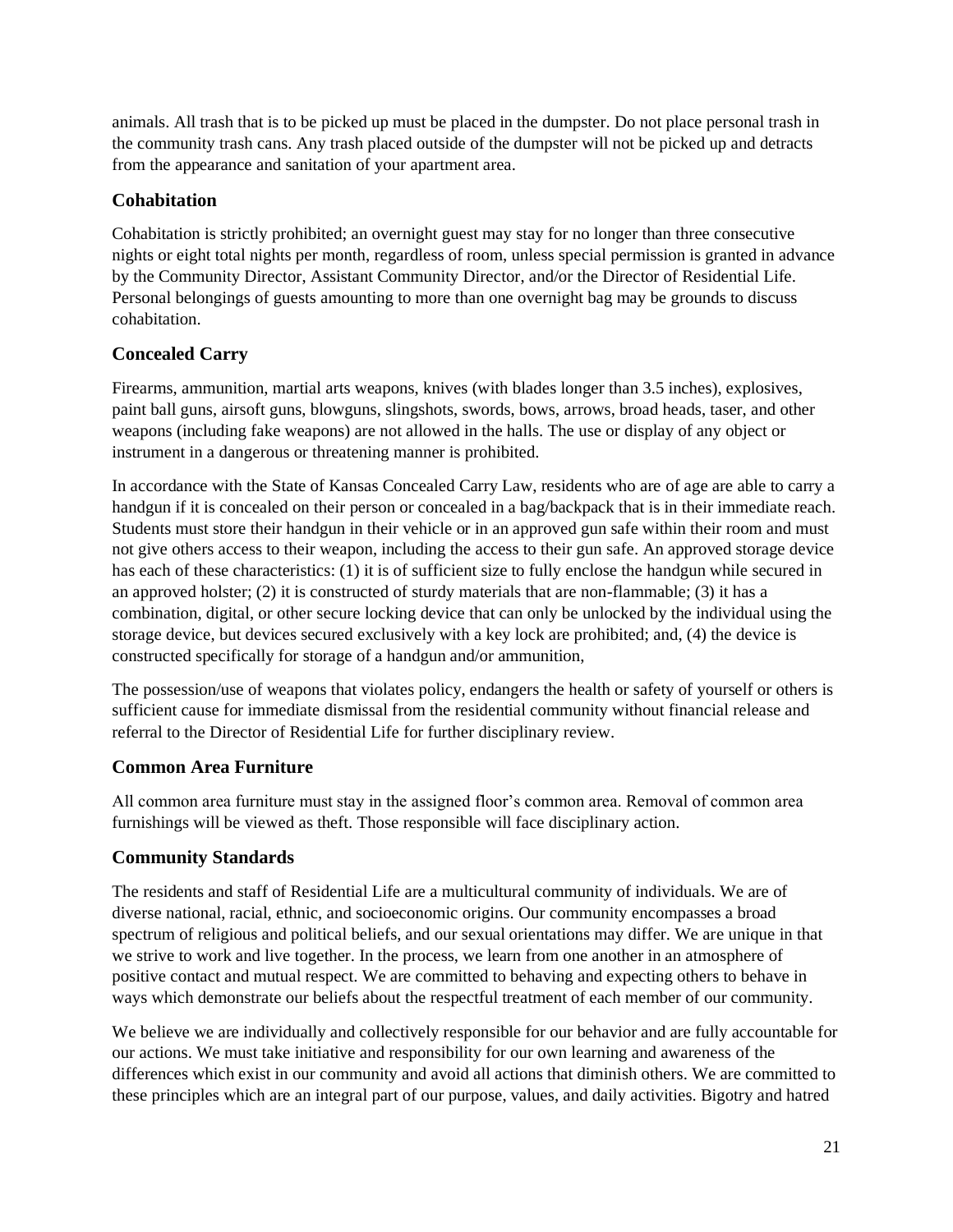constituting harassment will be given no home within our residential community. While each of us has the right to our own personal beliefs, these beliefs in no way give us the right to harass another on the basis of their age, physical handicap, national origin, sexual orientation, race, gender identity, or religious affiliation.

Our communities will not tolerate threats, intimidation, violence, or other forms of harassment against residents, FHSU staff, or visitors. In addition, we cannot accept ignorance, false humor, anger, alcohol, or substance abuse as an excuse, reason, or rationale for such behavior.

#### **Compliance**

Students are expected to promptly and respectfully comply with any reasonable request of a university employee, Residential Life staff member, or uniformed response personnel in the completion of their duties. Per university policy, students are expected to carry their FHSU student ID at all times. Tiger ID and/or identifying information must be presented to the previously mentioned individuals upon request.

#### **Compliance with General Laws**

Students, upon registration at FHSU, shall abide by all regulations, federal and state laws and city of Hays ordinances. Enrollment as a student in no way exempts any person from penalty in case of violation of local, state or federal laws. Any disciplinary action taken by the university may be taken independently of any action taken by an off-campus authority.

#### **Contract Violation**

Students are responsible for adhering to the Residential Life contract. Students who are released from their Residential Life contract due to any policy violation will be responsible for the payment of all Residential Life charges and fees. A copy of the Residential Life contract can be found on our website at [www.fhsu.edu/reslife.](http://www.fhsu.edu/reslife)

#### **Cooking/Kitchens**

Failure to follow appropriate cooking methods may result in excessive heat/smoke production, which will trigger the hall fire alarm system. Intentional disregard to cooking methods or failure to adhere to reasonable safety procedures which results in fire safety system activation will result in disciplinary action and financial consequences for a fire safety violation.

#### **Courtesy Towards Staff**

Students are expected to promptly and respectfully comply with any reasonable request of a university employee, Residential Life staff member, or uniformed response personnel in the completion of their duties.

#### **COVID-19 Policies and Protocols**

Residents acknowledge that the COVID-19 pandemic represents an ongoing health and safety risk, and that the university's planning, policies, and operations – including in relation to Residential Life in particular – are subject to change at any time due to the pandemic.

The virus that causes COVID-19 can be spread from person-to-person, which means the risk of infection may increase in congregate or group living and dining situations that present greater opportunities for person-to-person contact. Residents acknowledge this risk and recognize that it is important that everyone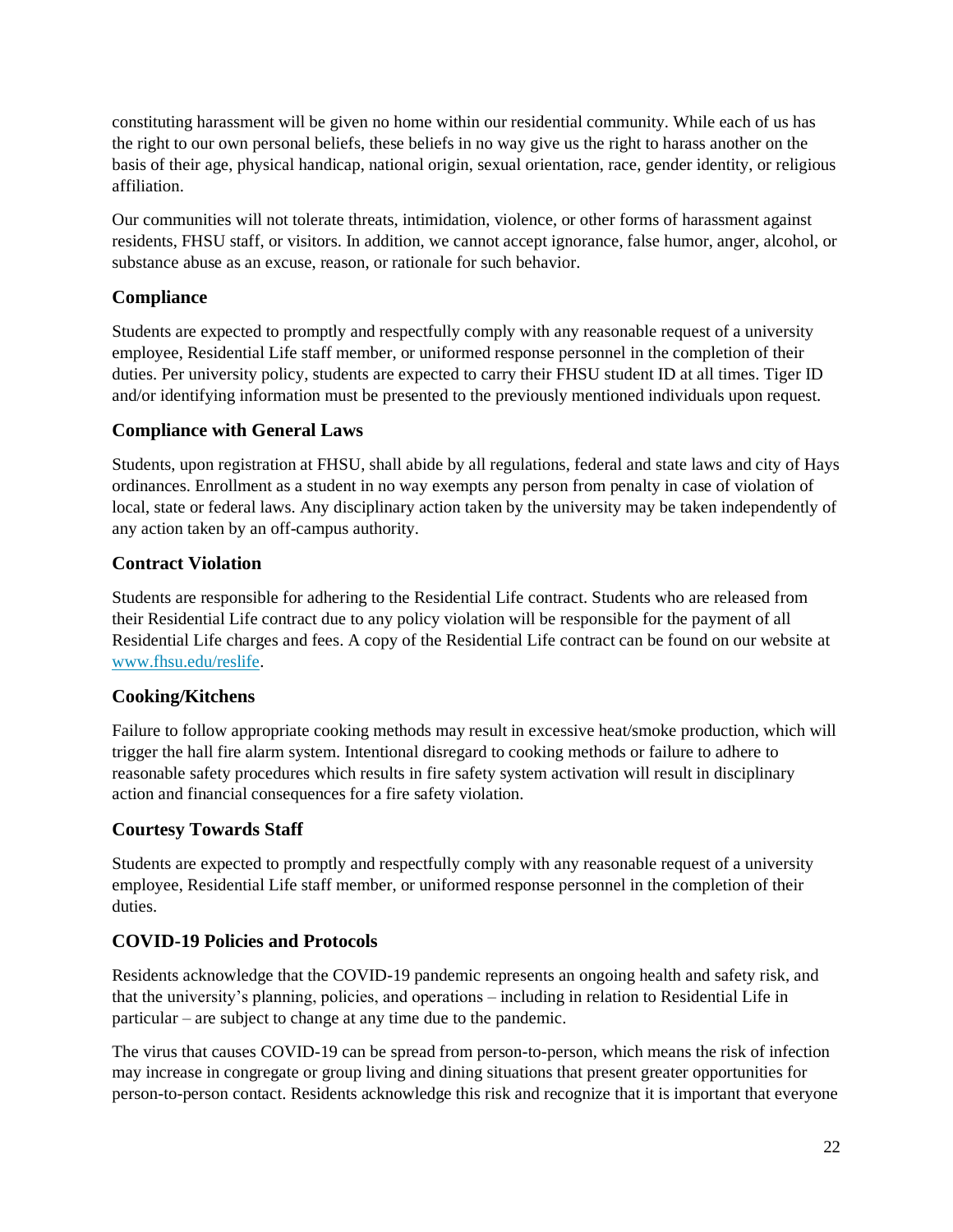do their part to help mitigate the spread of COVID-19. Residents should stay informed of and follow the guidance from public health agencies like the Ellis County Health Department, the Kansas Department of Health and Environment, and the Centers for Disease Control. In addition to following any specific directives from public health officials, including those relating to travel, quarantine, and isolation, Residents will be expected to follow the university's general policies and protocols concerning COVID-19, as well as any specific directives, rules, or requests issued by Residential Life. Depending on the circumstances, failure to comply may serve as grounds for discipline or other action in accordance with this Handbook and the university's policies and procedures for handling student conduct issues.

#### **Disorderly Conduct**

A resident's behavior may not become unreasonably disruptive to the community environment This includes actions that unnecessarily or unreasonably obstruct or interfere with the teaching, research, or learning functions or other normal and necessary activities of the University, or that create an imminent threat of danger to persons or property. Such conduct may include, but is not limited to, assault, threats to the personal safety of one's self or others, damage to or endangering property, making excessive noise, unwelcome physical contact, hazing or any other type of unreasonable interference with the normal operations or activities of the University. Such conduct shall include (but is not limited to) conduct that violates any statutory, administrative, or regulatory provision that could subject the University to any sanction under any federal or state law, regulation, or policy, or to any potential or actual loss of accreditation. Such conduct shall not include, however, any constitutionally protected expression, though such expression may be limited by reasonable, narrowly drawn and content neutral time, place, or manner restrictions.

#### **Drugs**

Manufacturing, possessing, selling, transmitting, using, or being party to any activity involving an illegal drug, controlled substance or drug paraphernalia is a violation of Fort Hays State University policy as well as a violation of the law. Suspected violations of this policy are reported to the University Police.

#### **Elevators**

Vandalism to or the misuse of any elevator is strictly prohibited. This also includes jumping, holding doors open for an extended period of time, using feet to push elevator buttons or delaying the elevator. Each elevator has an advertised maximum capacity which should be followed at all times.

#### **Fire and Safety Equipment**

Residents are to respect fire and safety equipment within the residence halls and apartments. Each building is equipped with a complete smoke and fire alarm system. These devices (including fire extinguishers, pull stations, smoke detectors, strobe lights, sprinklers, alarms, and alarm panels) exist for the safety of all residents.

Falsely, intentionally, or negligently tampering with or activating fire safety equipment is a serious offense against the members of the residential community. Offenders are subject to criminal prosecution.

Proper use of and response to fire alarms is required. All individuals present in any housing or dining facility must respond to a fire alarm, regardless of whether an emergency exists.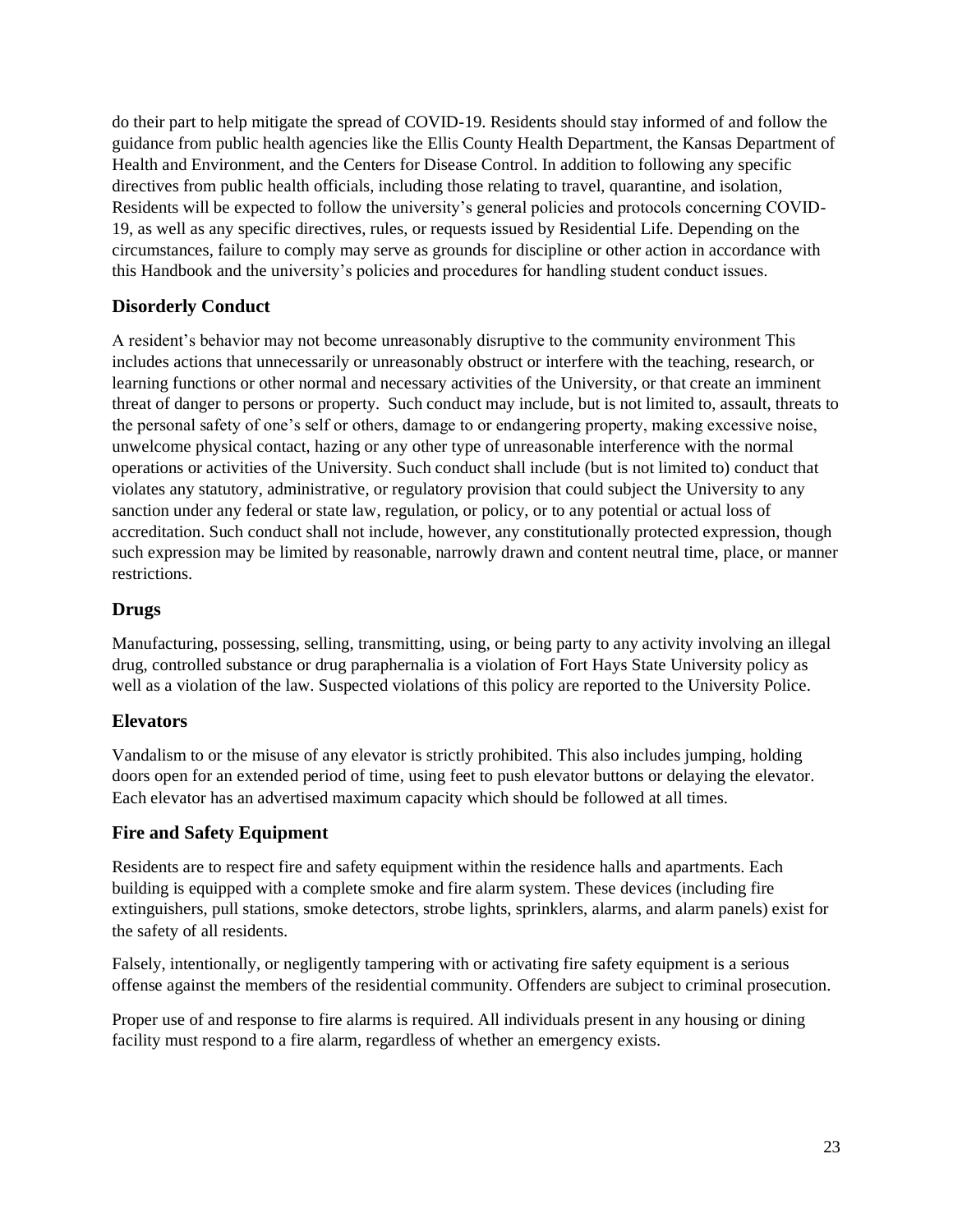Please review the following fire safety guidelines:

- Doors or exits labeled "Emergency Exit Only" are not to be used for any purpose except emergency evacuation.
- Items may not be hung from the ceiling or from other overhead room structures such as pipes, lights, or ceiling tiles.
- Items may not be hung on, near, or around fire safety equipment (smoke detectors, sprinklers heads, etc.).
- The Residential Life staff may ask you to remove items determined to be fire or safety hazards from your room or doorway.
- Students wishing to practice a religious ritual or ceremony that involves flame/incense/coals must contact Residential Life office for an accommodation.
- In the event of a fire alarm, all students and guests are required to exit the building in an orderly and timely fashion. Failure to do so could result in disciplinary action.

#### **Fraud or Lying**

Lying or fraudulent misrepresentation in or with regard to any transaction with the university, whether oral, written, or by other means is prohibited, including misrepresenting the truth before a hearing of the university or making a false report or statement to any university official.

#### **Gambling**

Kansas state law prohibits any gambling on state property. The residential communities are state property; therefore, no gambling is allowed anywhere in the halls. Community councils and/or RHA may sponsor casino-themed programming which involve no monetary component.

#### **Gender Based Violence**

See the student Code of Conduct and refer to the chart on page 35 for information on Gender Based Violence. Residential Life takes allegations seriously and will follow up with student concerns.

#### **Grilling**

Grilling is only permitted outdoors in the outdoor communities away from the residence halls and cannot block a walkway. Charcoal grills are permitted but must be attended to at all times and when not in use, the cover must be on to prevent loose coals from escaping. Grills cannot be used within the apartments or residence halls because of large quantities of Carbon Monoxide given off, which could result in serious or fatal injury.

If propane/gas is used, the tanks must be 1 pound or less in size. Note that Charcoal, Lighter fluid and other fire accelerants cannot be stored in your room.

#### **Grounds Upkeep**

The university is responsible for the upkeep of the lawn area around the residence halls and apartments. For this reason, residents may not plant gardens or flowers or erect any structures in the area around the apartments. Please keep toys and trash picked up so that the grounds keepers will be able to mow more efficiently and so that hard-to-see toys are not accidentally destroyed.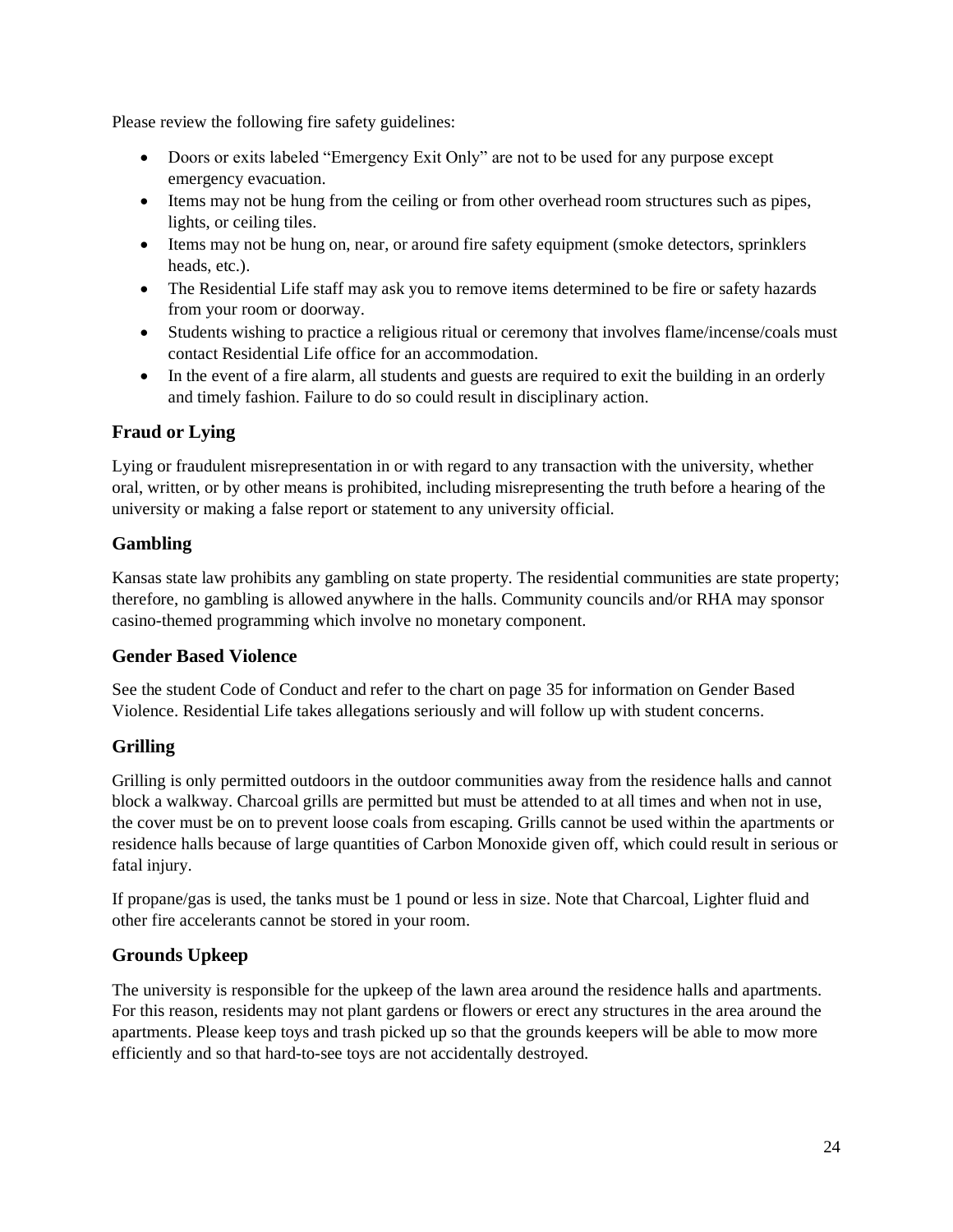#### **Guest/Visitation**

Open visitation is allowed in all the residence halls. The overnight guest and visitor policies are designed to allow short visits from friends and family. The policies are NOT designed to permit or encourage cohabitation.

KAMS/AMS students in Custer Hall must follow guest policies out lined in the Student Parent Handbook

At all times, courtesy to the roommate and suitemates must prevail. Roommates/suitemates should agree when there will be late night, early morning, or overnight visitors.

Guests must be accompanied at all times in public spaces with the exception of the public restrooms. Unescorted guests will be required to leave the hall.

Guests may stay for no longer than three (3) consecutive days or eight (8) total days per month unless special permission is granted by the Community Director. Overnight is considered at Midnight (12 am) of each night.

All guests must use the restroom and shower facilities that corresponds to their gender. Some communities have single use bathroom stalls that are able to be used by any gender. For more information, please contact the Community Director or Assistant Community Director. All guests must be escorted at all times.

No keys will be issued to guests. Hosts should never give their keys or Student ID card to a guest as this is a violation of housing policies.

Residents will be held responsible for the actions of their guests and are expected to ensure that guests know and follow all policies. Any staff member, including a Community Assistant, may ask a visitor to leave if the guest is violating housing or university policies or causing a disturbance. The resident will be held responsible for any violations or disturbances that their guest(s) cause and may face disciplinary action.

During university breaks overnight guest are not permitted.

#### **Hall Sports**

Residents are prohibited from participating in any kind of sport or physically active game inside the residence halls (typically any activity that would be played outdoors or in a sporting venue). This includes but is not limited to football, basketball, soccer, hockey, golf, Frisbee, tag, bowling, wrestling, ball bouncing, running in the halls, toy guns, and water fights. This policy has been adopted to prevent disruption to others as well as accidents that could potentially harm people or damage property or fire systems in the residence halls. Riding bicycles, scooters, skateboards, skates or any other wheeled device is prohibited in all areas of the residence halls/apartments.

#### **Hate Crimes/Harassment**

Unlawful verbal, physical, or written harassment (including, but not limited to, unlawful conduct that involves racial, ethnic, or sexist slurs) will not be tolerated. Courtesy and respect should be given to all students.

The use of cellular telephones and devices with photographic and/or video capabilities in a manner qualifying as unlawful harassment is prohibited.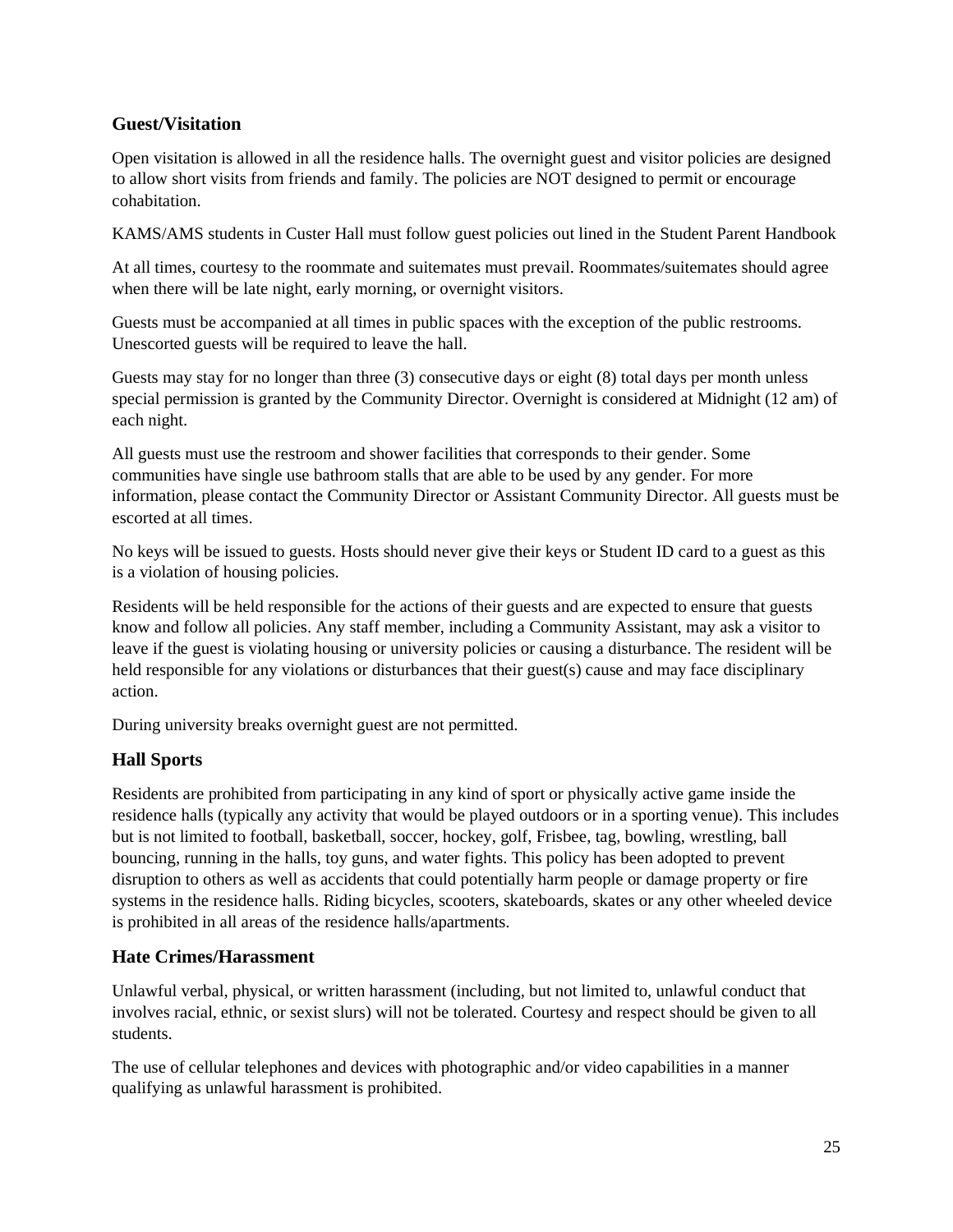#### **Intentional, Reckless, and Negligent Damage**

Residents are expected to keep their room/apartment in a neat, clean, and sanitary condition. This includes clearing all garbage or debris in, on, or about their residence. Failure to maintain reasonable standards of cleanliness, pest control, or sanitation may result in disciplinary action including termination of the housing contract. Residents may be held responsible for all common areas within their community. Residents will be responsible for the full cost of the repair of damages to their room/apartment that result from intentional, reckless, or negligent acts. All residents within the same community/apartment may be jointly liable and responsible for the full cost of repair of damages to any common areas or shared living spaces within the residence or community, unless the individual who caused the damage can be identified. Excessive levels of damage or vandalism may result in disciplinary action, which may include relocation or the termination of the housing contract without financial release.

#### **Keys and ID Cards**

Unauthorized possession, duplication or use of keys or ID in any housing or dining facility is prohibited. Keys and ID must remain in the possession of the person to whom they are issued and may not be used by another person. Per university policy, students are expected to carry their FHSU student ID at all times and present it to university officials upon request.

#### **Laundry Room**

Clothes left in the laundry room for more than 72 hours will be collected and taken to the front desk for each residential area. If you discover that your items are missing from the laundry room, you may reach out to University Police to file a report.

If you experience any issues with a washing machine or dryer, please contact [srl@fhsu.edu](mailto:srl@fhsu.edu) with the following information: date, building name, washer or dryer, number on the machine, error message shown (if applicable), and a description of the malfunction.

#### **Lock outs/Lost Keys**

Excessive or repetitive lockouts may result in disciplinary action. This is defined as three or more lockouts a semester. Each lockout after the third will be billed at a rate of \$5 per lockout. Seven or more lockouts will result in a conduct hearing and can result in loss of lockout privileges.

If you lock yourself out of your room, go to the desk and ask to be let into your room. Be prepared to show your Tiger ID once let into the room. Residents will only be granted access into their assigned room. Friends, family, etc., will not be allowed access to a resident's room.

If you lose your key, immediately inform a hall staff member. The charges to change locks or replace lost keys are as follows:

- \$50 to replace/change the lock on your door
- Lost keys result in the need to replace every key for that room or suite. Student will be charged \$10 per key needed.
- \$10 to replace a damaged or broken room door key that has been returned to a Residential Life staff member
- \$10 to replace a mailbox key
- \$20 to replace a student ID. Please go to the Memorial Union ID center during business hours for ID replacement.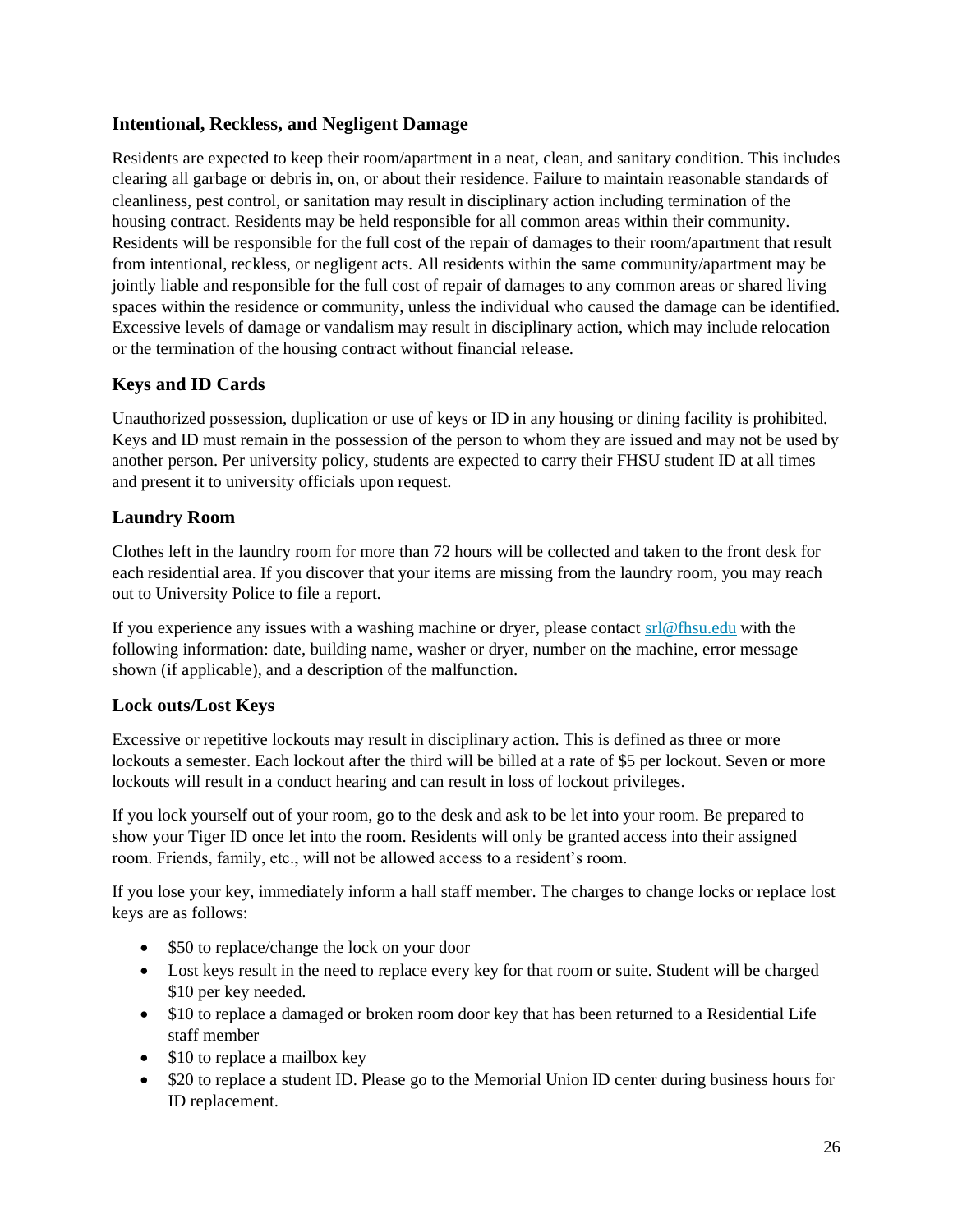These charges are non-refundable, even if lost keys are subsequently found and returned.

#### **Lofts**

Loft Kits are only available in Custer Hall. Students must fill out a loft kit request form found at <https://fhsu.edu/reslife/documents/Downloads/New-Loft-Kit-Request-Form/index.pdf> The request to loft a bed must be completed by August 1 in order to have lofting completed in time for move in day. Residential Life will make efforts to loft all beds prior to move-in day but cannot be guaranteed that all requests will be completed on time. Facilities staff will continue to loft beds until requests are completed.

Students in other communities may adjust the height of their bed on their own. The student may come to their community's front desk to check out a mallet for use in adjusting their bed height. If the frame gets pinched or stuck the student may then submit a work order to have the bed adjusted. Note that students living in Stadium Place do not have beds that adjust in height.

#### **Mandatory Meetings**

At the beginning of each year, mandatory community meetings will be held to introduce and review housing policies and procedures. Throughout the year, mandatory meetings may be held by Residential Life staff to address important information and/or community concerns. Attendance at these meetings is required for all residents. Residents are responsible for any information presented at the meeting. Any absence(s) to a mandatory community meeting must be approved at least 24 hours in advance by a Residential Life staff member.

#### **Misuse of Telephones**

Making or assisting in annoying or harassing telephone calls, unauthorized use of long-distance phone privileges or otherwise misusing or abusing FHSU telephone equipment is prohibited. Prank calling is not permitted in any capacity. This includes making calls to FHSU Staff/Faculty or using FHSU phones to make prank calls.

#### **Pets**

No pets of any kind are allowed for reasons of health and safety, with the exception of fish in aquariums of 10 gallons or less. This includes pets of guests. Returning an apartment or room to a pet-free state can include completely repainting and re-carpeting the entire unit along with additional cleaning. Any charges related to creating a pet- free environment will be the responsibility of the resident and all charges will be billed the resident's student account.

*Students needing an emotional support animal should first contact Student Accessibility Services at 785.628.4401 to learn about the ESA process. Failure to follow all steps in the ESA approval process can result in loss of ESA privileges.*

#### **Pranks**

If any individual—student, staff, or faculty—catches a prank in progress and asks for the prank to stop, the participants of the prank must comply immediately. The participators of any prank will be held responsible for resolving all negative repercussions of their actions, including, but not limited to, unintentional and unforeseen damage of property.

Originators are also responsible to clean and restore residential life environments to their original state after pranks.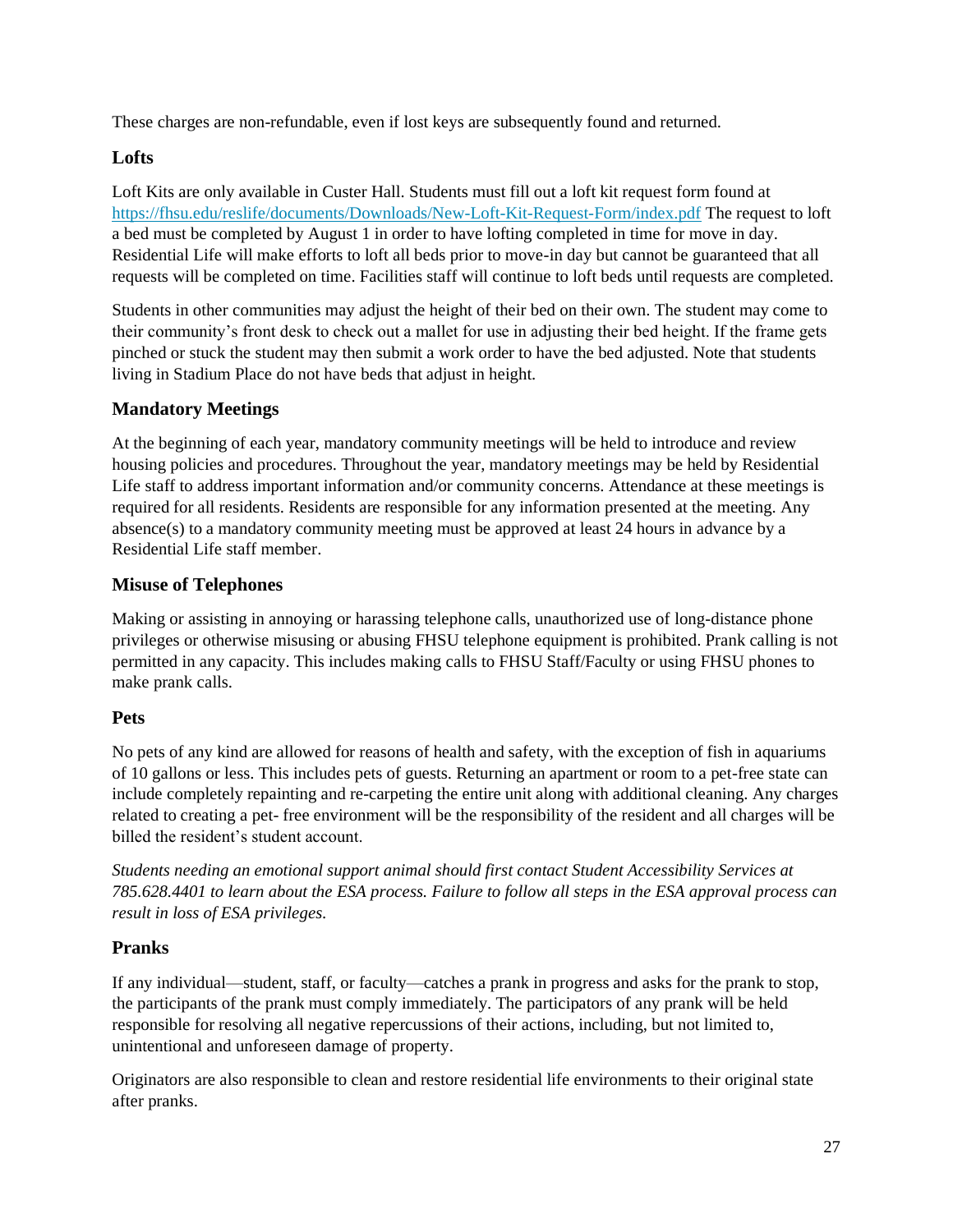#### **Propping of Doors**

Do NOT prop open any building doors. To ensure the safety and security of our facilities, propping of doors is prohibited. Propping doors can lead to possible dangerous and unauthorized individuals to enter the building and may allow animals to enter the building.

#### **Public Viewing Areas**

The outside of room doors and room windows are considered public viewing areas. Residents are expected to be considerate of the other members of the community when displaying materials in these areas. Any decorations used must not protrude beyond the doorframe itself. Anything determined to create an offensive, demeaning, intimidating, or hostile environment for any community member will be removed.

Hanging items in your room window in a manner that they can block any visibility from the outside or inside of your window is prohibited.

#### **Posting/Advertising**

Posting in all the residence halls must be approved in advance by the Assistant Director of Residential Life, in accordance with this policy and the provisions of any policy applicable to residence halls or apartments. You may email your request to SRL@fhsu.edu. In the event that a request for posting is denied, a written explanation will be provided and the person or group who submitted the request may contact the Director of Residential Life, who will determine the request in accordance with the terms of this policy. The general public may not post in the residence halls or apartments.

#### **Priority Housing Sign-Up**

Each year, an opportunity for returning students to apply for renewal of the housing contract will be available. Residents are able to sign-up for spaces for the upcoming school year. Information regarding this process will be communicated through your FHSU email account. Please contact the Residential Life office for more information.

#### **Quiet Hours**

Quiet hours in all residence halls and Stadium Place are enforced from 10:00 p.m.-10:00 a.m. on weeknights and midnight - 10:00 a.m. on weekends. Wooster Place quiet hours are enforced daily from 9:00 p.m. - 8:00 a.m. Courtesy hours are in effect 24 hours a day in all buildings. During Courtesy Hours, residents should keep in mind the level of noise coming from their space and accommodate any requests from community members to lower noise levels.

During finals week, quiet hours will be enforced 24 hours a day, beginning at 10:00 pm the Thursday before finals. During this time, room doors should be closed if you are playing music, using your TV, or having a conversation and volume should be kept at a low level. If another resident requests that you lower the volume, you are expected to cooperate with the request, regardless of the time of day. Likewise, you have the right to politely request that another resident decrease their noise level.

#### **Renter's Insurance**

The university does not carry insurance covering personal property and is not liable for losses, damages, and injuries of any sort occurring in the apartment areas. As a result, residents are strongly encouraged to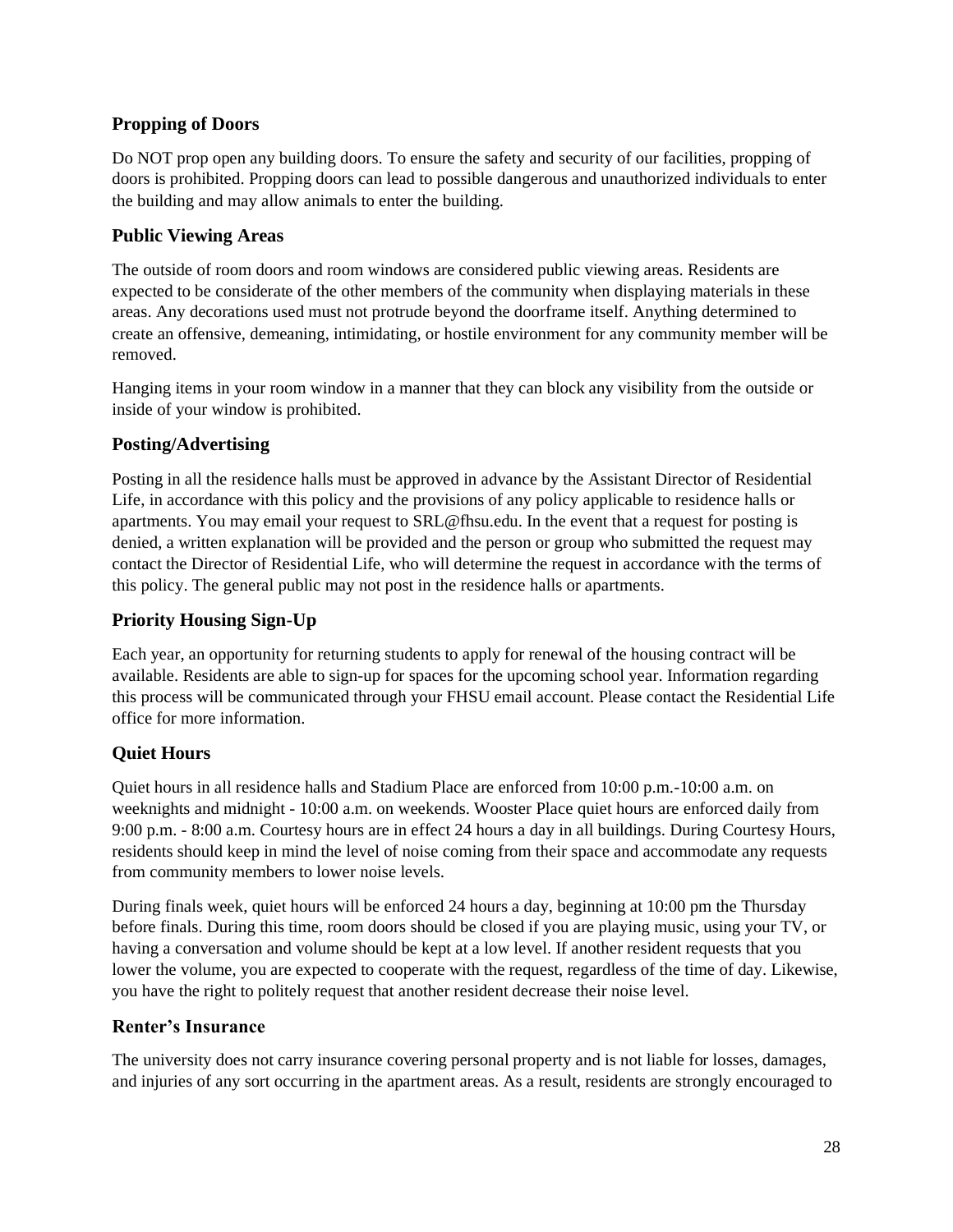obtain personal property insurance. You should contact your insurance agent or an agent in the Hays area for further information.

#### **Repairs**

Repair and maintenance needs, including heat issues, broken furniture, malfunctioning equipment, fixture leaks, burnt out light bulbs, and other issues requiring attention should be reported through a Work Order Request found on the Residential Life page on the FHSU webpage a[t www.fhsu.edu/reslife/forms.](http://www.fhsu.edu/reslife/forms)

Additionally, please inform your Community Assistant if you have submitted a work order request but the issue has not been resolved. Remember, we cannot help you unless we are informed of the problem. If there is a facilities emergency, immediately contact a staff member. An emergency is a situation that could endanger health or property, not a minor inconvenience. Maintenance staff are permitted to enter resident rooms and apartments starting at 9:00 a.m. to complete appropriate repairs.

#### **Resident Confrontation Policy**

Policies for our community aid in creating an environment in which residents may live together with maximum freedom while recognizing the rights of individuals and fellow residents. All residents should make an effort to be aware of how their actions impact their neighbors and roommates. When a resident violates this basic standard of community living by endangering the safety of other residents or violating any of the policies outlined by the university or this guide, this behavior must be confronted. When a resident infringes upon the rights of another individual or the community, they should first be confronted by the person(s) whose rights have been violated.

We ask you to be the first person to handle a situation when your feel your or the community's rights are being violated. If after confronting inappropriate behavior of another individual, the individual does not attempt to alter their behavior, you should visit with your Community Assistant or Community Director.

You are encouraged to take initiative to resolve issues as they arise and to appropriately, and positively confront fellow residents first and follow-up with Residential Life Staff for conflict mediation when appropriate.

#### **Restrooms**

Restrooms identified for use by a specific gender are solely for use by that gender. Residents and guests must use restrooms designated for their gender and guests must be escorted to the restroom. Public restrooms can be found on the main floor or lower level of every building.

Restroom stalls, pods, and showers are for use by one individual at a time.

#### **Retribution/Reprisals**

Any reprisal taken against an individual for reporting, objecting to, or serving as a witness of harassment or a policy violation is retaliation and will be considered a separate and distinct act of harassment.

#### **Room Capacity**

To ensure safety and to manage noise within the community the maximum number of individuals in a room must be limited. Custer, McMindes, Victor E. Village, and Tiger Village have a capacity of 10 individuals. Hansen Hall rooms have a capacity of 6 individuals. Tiger Place Suites, Stadium Place Apartments, and Wooster Place apartments have a capacity of 12 individuals.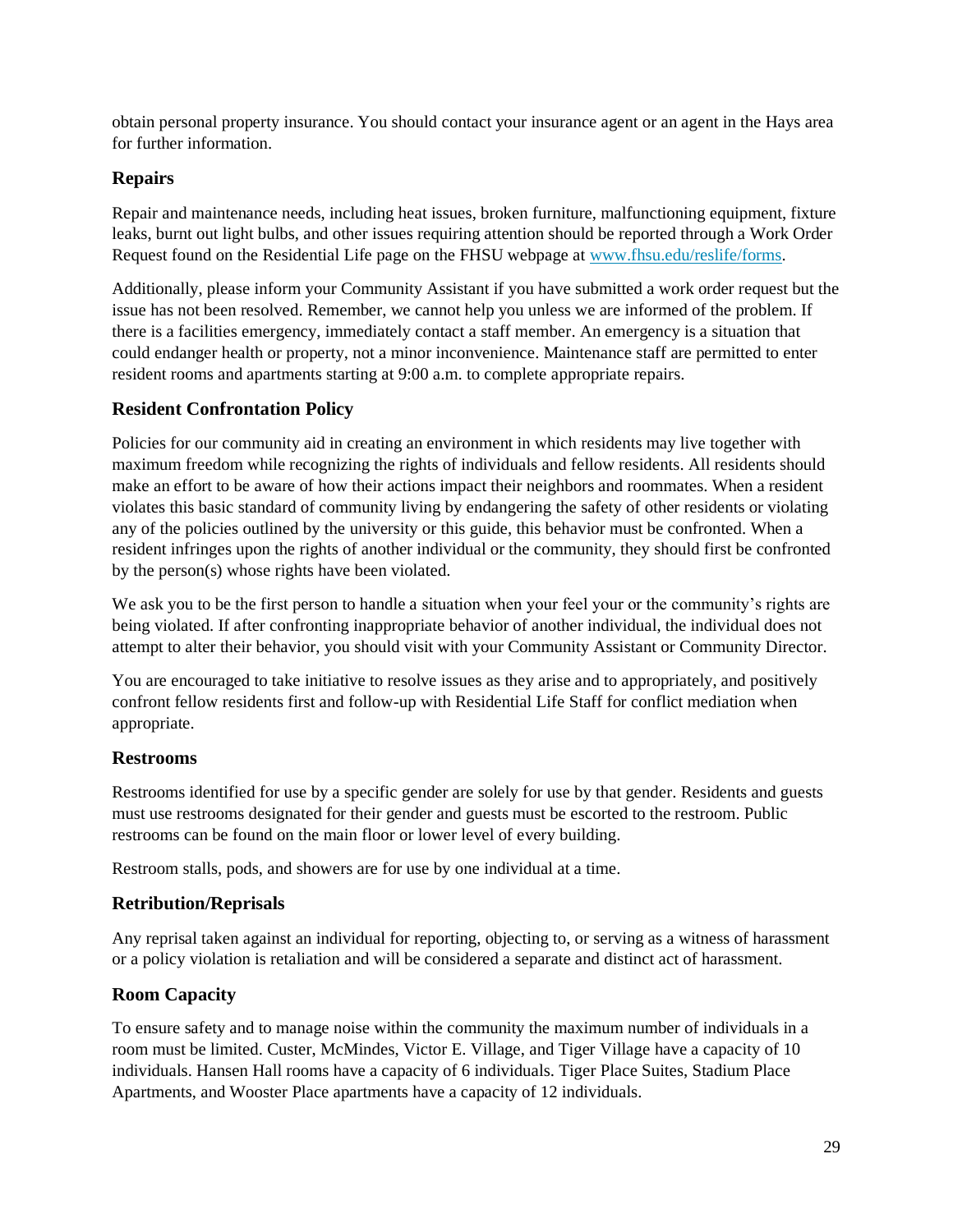#### **Room Decorations/Modifications**

The Department of Residential Life encourages the personalization of student rooms. Please note the following guidelines as they relate to room decorations. Residential Life staff may ask you to remove items determined to be potential fire or safety hazards from your room or doorway.

- Students may not paint or permanently alter their living/sleeping spaces.
- Students may not use any nails, screws, tacks, etc. in decorating their rooms.
- 3M hooks/Command strips may be used in decorating your room, but you will be charged for any damages that may occur from the removal of the 3M Hooks/Command Strips.
- LED light strips hung with adhesive backing are permitted, but you will be charged for any damages that occur from the removal of the LED light strips.
- Any damage to walls or ceiling will be charged to the resident upon move-out, and students are not allowed to make their own repairs.
- A resident may put carpet in their room as long as it is not taped or glued to the floor. If carpeting covers more than half of the room floor it must have a flame spread rating of 78 percent or less. The carpet cannot block any part of the door from opening.
- Residents may cover up to 20 percent of the exterior of their doors.
- Door numbers must always remain uncovered and visible to university and housing staff.
- Decorations that contain inappropriate or offensive content are prohibited on the exterior of the room or from being displayed in a manner, which can be viewed from the exterior of the room such as through the window or visible to passersby when your door is open (see "Public Viewing Areas" policy).
- No items should be attached or suspended from the ceiling or pipes in your room.
- Live trees, wreaths, and garland are not permitted in the halls. Trees and other greenery must be artificial and flame resistant.
- Lights must be UL-approved and of low wattage.
- Do not hang anything from the windows or place any items on the exterior windowsill including planters, televisions, radio antennas, and satellite dishes.

Residents will be charged for any unauthorized alterations, change, repairs, or remodeling done in or outside your room or apartment.

#### **Room Entry by Staff**

University officials reserve the right to enter and inspect university housing units at any time. Entry may occur to protect and maintain the property of the university, ensure the health and safety of its students, or whenever necessary to aid in the basic responsibility of the university regarding discipline and maintenance of an educational atmosphere. In such cases, effort will be made to notify the resident(s) in advance and to have resident(s) present at the time of entry. No room will be searched except with your permission or by appropriate legal agencies with a warrant.

#### **Room/Suite Furniture**

Every student room/suite/apartment (with the exception of Wooster Place) is equipped with a bed, study chair, desk, closet, and possibly a bulletin board for each resident. Tiger Place suites are furnished with additional common space furniture. This furniture must remain in the student's room/suite. Residential Life will not provide storage for any furniture. Any missing furniture upon checkout will result in replacement charges being assessed.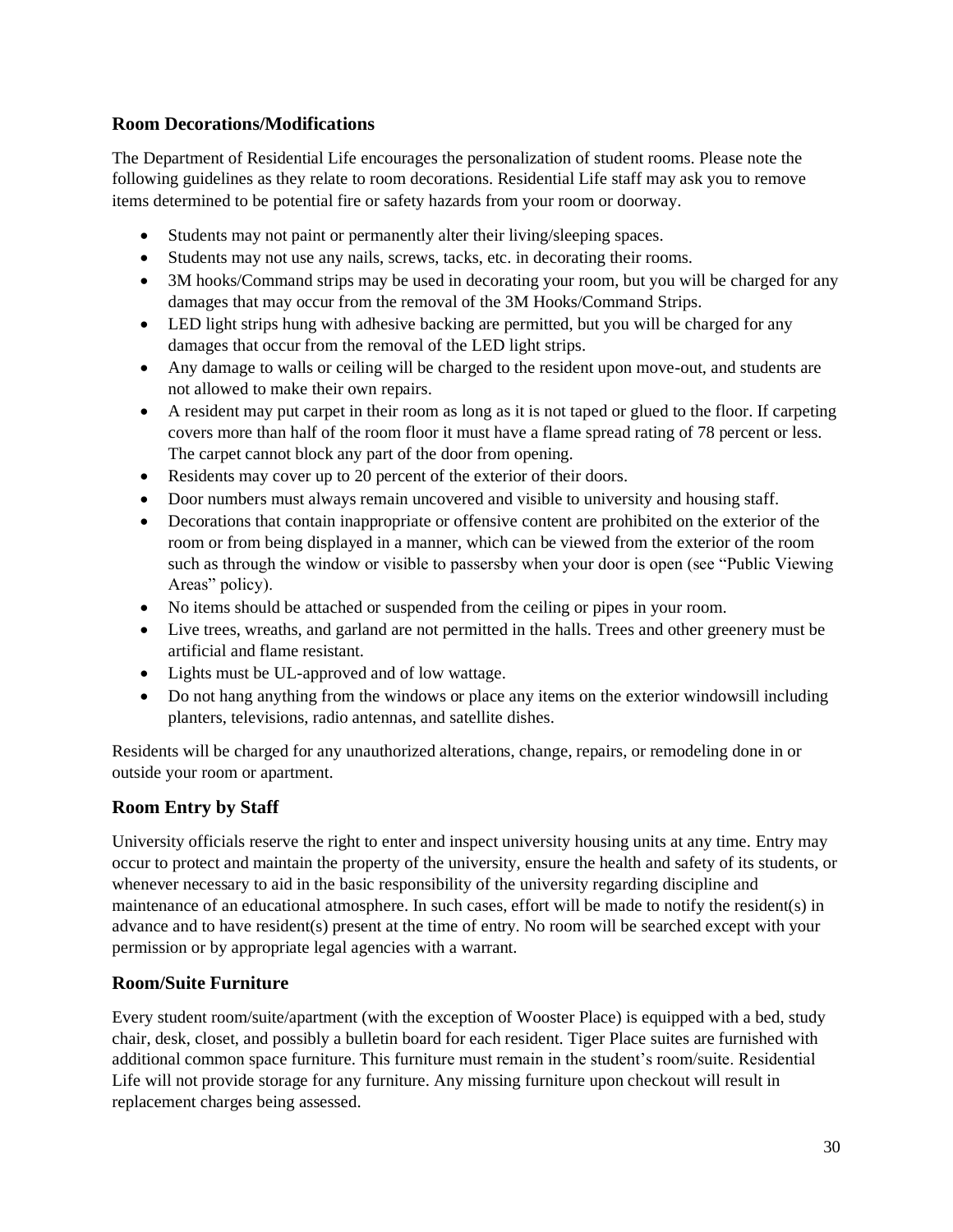#### **Sexual Harassment**

See the student Code of Conduct and refer to the chart on page 35 for information on Gender Based Violence. Residential Life takes allegations seriously and will follow up with student concerns.

#### **Smoking/Tobacco**

Smoking and the use of tobacco products is prohibited on the campus of Fort Hays State University, including buildings and facilities, as well as any exterior spaces. All residence halls and apartments are smoke free. Use of any item that produces smoke or tobacco vapor, including e-cigarettes, electronic smoking devices (not limited to Juul, vapes, or other devices), is prohibited.

Any charges related to creating a smoke-free apartment, including cleaning, re-painting and re-carpeting, will be charged to your student account. Complaints concerning violations of these regulations will be submitted to the University Police Department (UPD)

#### **Solicitation**

Solicitation is not permitted in Fort Hays State University Residential communities, including parking lots. Anyone observed to be engaging in solicitation activities, including campaigners and salespeople, should be informed that such activity is prohibited and that they must cease immediately. Those who violate policy should be reported to the Community Director who will inform the Office of Student Affairs.

It is against university policy for anyone to solicit, peddle, canvas, or otherwise engage in contacting faculty, staff, or students for any purpose not specifically approved in advance by university authorities. Publicizing or sale of products and/or services by individuals, partnerships, corporations, or other such entities not associated with or related to the university is prohibited. Request for exceptions to this policy may be made to the Vice President of Student Affairs.

Unauthorized entry into, presence in or use of university facilities, equipment or property, which have not been reserved or accessed through appropriate university procedures, is prohibited.

#### **Theft or Misappropriation**

Theft of any kind, including seizing, receiving or concealing property with the knowledge that it has been stolen, or reasonably should have known that is stolen is forbidden. Sale, possession or misappropriation of any property, including FHSU property, without the owner's permission is also prohibited.

#### **Video Recording**

The use of cellular telephones and devices with photographic and or video capabilities in a manner that creates a hostile environment in the residence halls and apartments is a violation of policy. A hostile environment is one that interferes significantly with a person's employment, education, and/or living condition. Residents and guests are expected to comply with a person's reasonable expectation to privacy in residence hall rooms, and common areas. Use of photographic and video capabilities in restrooms is strictly prohibited.

#### **Visitation**

The right of a resident to live in reasonable privacy takes precedence over the right to entertain guests within the residential facilities. Any resident of the room has the right to ask a visitor or guest to leave. A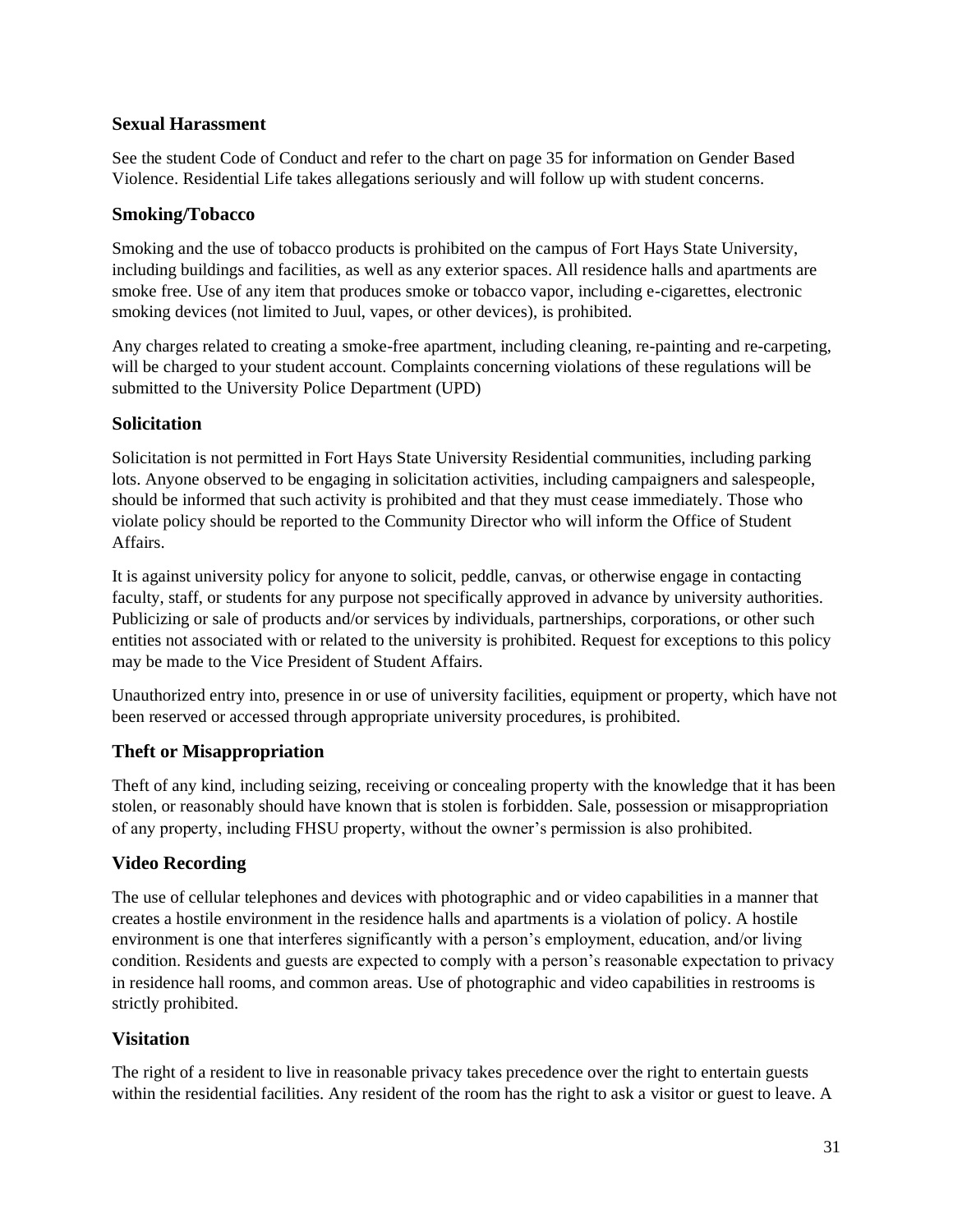resident must accompany their guest(s) at all times in public spaces. Guests are required to be in possession of a form of identification at all times while in the residential facilities. Unescorted guests will be required to leave the hall.

Residents are responsible for the actions of their guests and staff may ask a visitor to leave if the guest is violating policies or creating a disturbance. The resident will be held responsible for any violations or disturbances that their guest(s) cause. Guest privileges, of the host resident or guest, may be restricted or revoked for failure to abide by expectations.

#### **Weapons**

Firearms, ammunition, martial arts weapons, knives (with blades longer than 3.5 inches), explosives, paint ball guns, airsoft guns, blowguns, sling shots, swords, bows, arrows, broad heads, tasers, and other weapons (including fake weapons) are not allowed in the halls. The use or display of any object or instrument in a dangerous or threatening manner is prohibited.

In accordance with the State of Kansas Concealed Carry Law, residents who are 21 years of age or over can carry a handgun if it is concealed on their person or concealed in a bag/backpack that is in their immediate reach. See page 21 regarding the Conceal and Carry Clause.

#### **Windows/Screens**

Any resident who removes the screen from a window for any reason will be assessed a \$50.00 damage charge and face disciplinary action.

# <span id="page-32-0"></span>**EMERGENCY PROCEDURES**

#### <span id="page-32-1"></span>**NATURAL GAS LEAKS**

If you smell gas, immediately call the CA On-Call phone, or call the FHSU Police during holidays, and weekends. Take the following precautions: Do not turn electrical switches on or off, do not smoke or light matches. If the odor of gas is exceedingly strong, open the doors and windows and get out of the building. Place your phone call from a friend's apartment or house.

#### <span id="page-32-2"></span>**PEST CONTROL**

All pest control visits/sprays must be requested by the resident. To schedule a spray (free of charge) please contact the Residential Life Office at [srl@fhsu.edu](mailto:srl@fhsu.edu) or 785-628-4245. All furniture and household items, including children's toys need to be moved at least 3 inches away from the walls and doorways to prevent damage.

Pest issues that are caused by the resident(s) lack of cleanliness or policy violations can result in pest control visits being charged to the resident(s).

#### <span id="page-32-3"></span>**FIRE EMERGENCY**

If You Discover a Fire:

- Sound the alarm.
- Leave the building.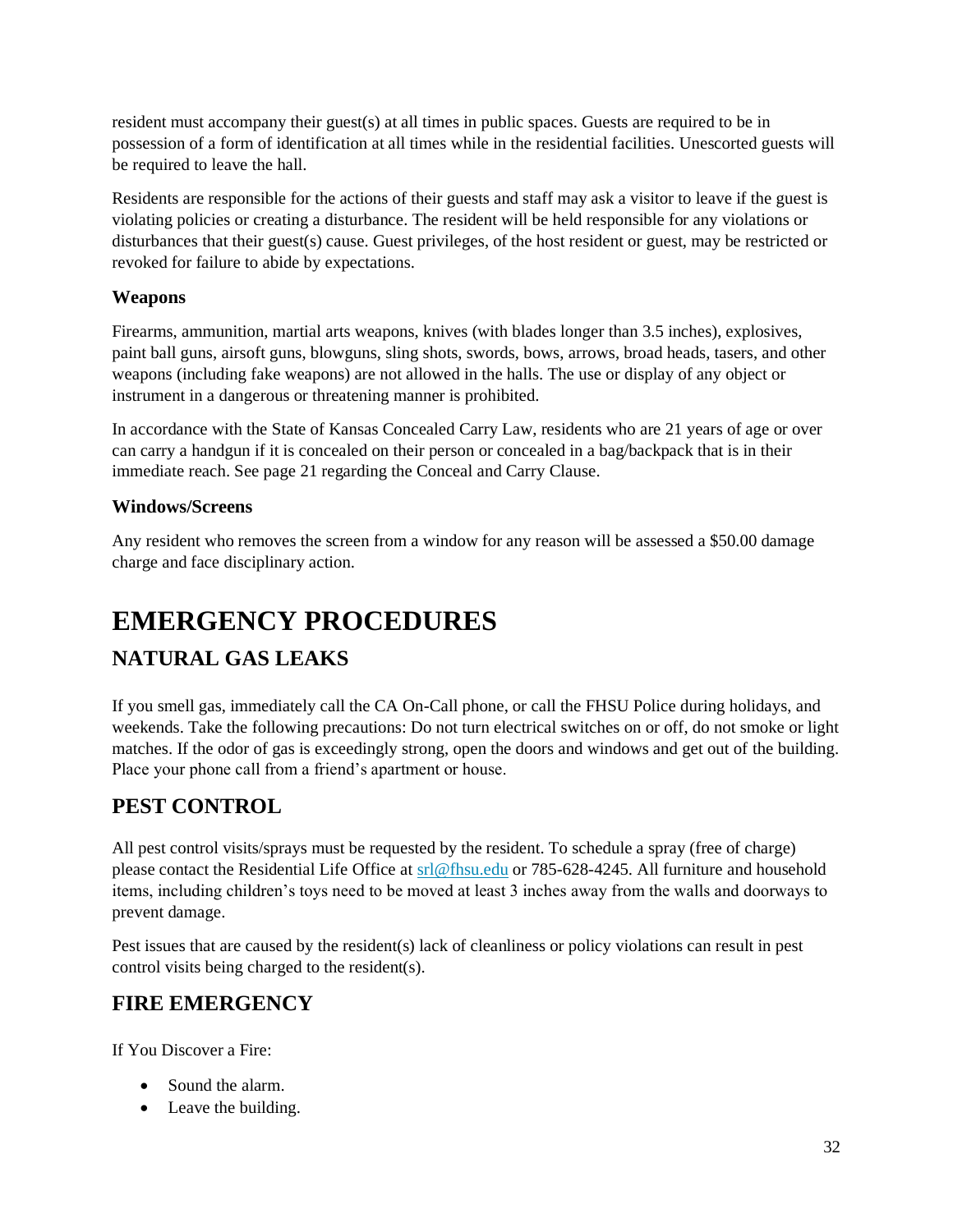• Do NOT attempt to re-enter the building for any purpose.

In Case of Fire and Fire Evacuation:

- If your door is hot or if the corridor is full of smoke:
	- o Remain in your room.
	- o Put towels around your door and seal all cracks.
	- o Hang a sheet or towel from your window, and signal for help.
	- o If you have a phone in your room, call 911.
- If it is safe to leave:
	- o Open the draperies.
	- o Close the windows.
	- o Turn off your lights.
	- o Wear hard-soled shoes and a coat.
	- o Close the door as you leave.
	- o Follow the evacuation exit routes posted in your hall.
	- o Wait for the signal to re-enter the building.

#### <span id="page-33-0"></span>**EVACUATION SITES**

All residents must be at least across the street from their residence hall.

- Agnew and Heather Halls to McMindes Lawn/Parking Lot and Tomanek Parking Lot
- Custer Hall to McMindes Lawn
- McMindes Hall to Custer or Tiger Place Lawn
- Stadium Place to the Stadium Parking Lot
- Victor E. Village and Hansen Hall to Tiger Place lawn
- Tiger Village to Stadium Parking Lot
- Wooster Place to the opposite side of Dwight Drive or Tiger Place

During a fire evacuation, all residents must leave the building and stay out until the building has been secured. Failure to evacuate a building will result in a \$50 fine.

You will be notified when you can re-enter the building; do not enter the building until the hall staff tells you that it is safe to do so. The silencing of the alarm is not permission to re-enter the building. Please see the "Fire and Safety Equipment" policy in this handbook for more on fire related expectations.

#### <span id="page-33-1"></span>**MISSING PERSONS**

On-campus students should contact your Community Assistant, Community Director, Assistant Community Director or the University Police Department if they suspect another student is missing.

#### <span id="page-33-2"></span>**SEVERE WEATHER AND TORNADOS**

Radio and television weather services typically issue tornado warnings with reference to city and county. Fort Hays State University is located in the City of Hays in Ellis County. In the event a tornado warning for Hays or Ellis County is broadcast by the radio and television services or is indicated by the sounding of the tornado siren, all residents and visitors are advised to: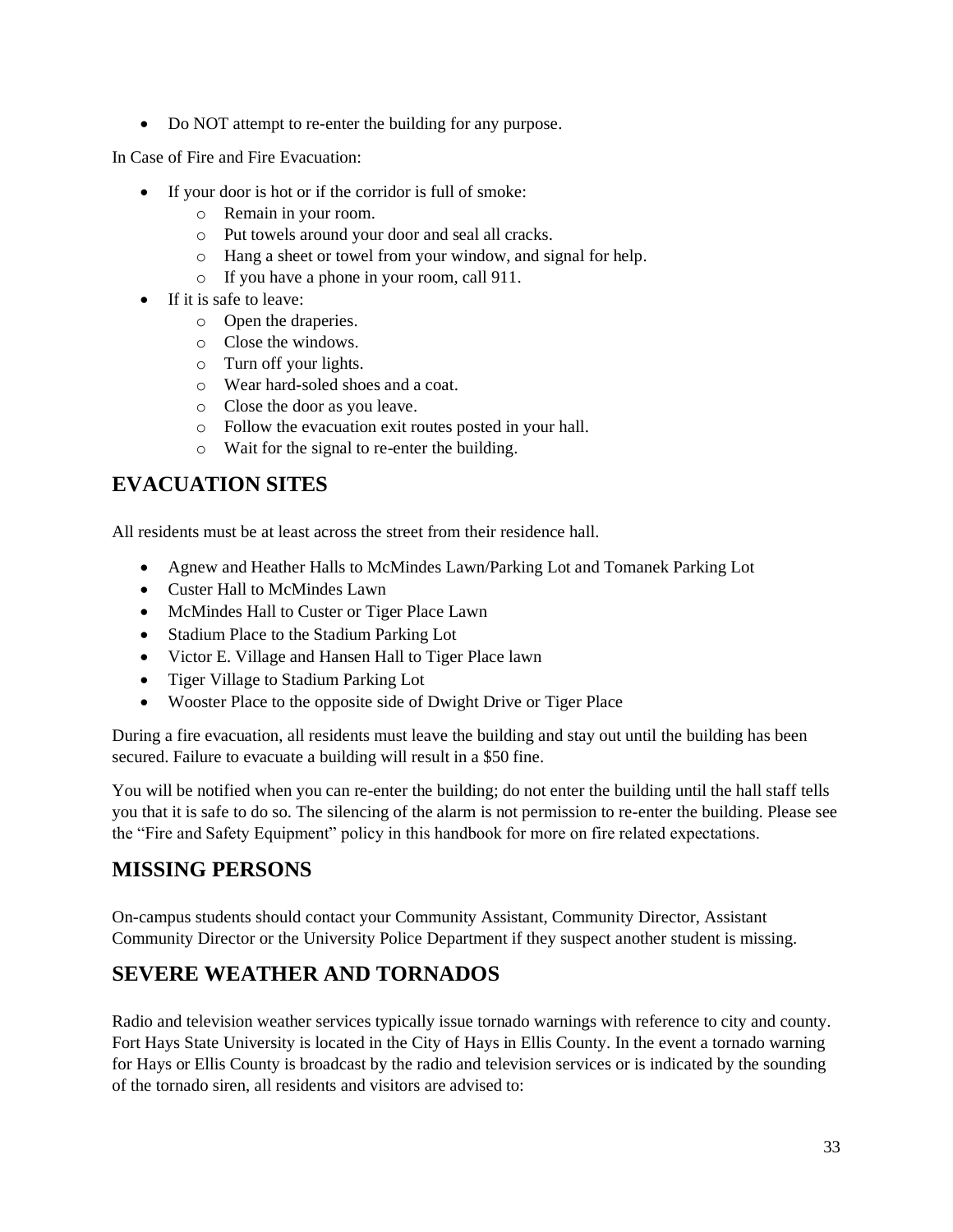- Leave residence room or apartment.
- Close and lock the door.
- Move immediately to seek shelter in the basement or lowest level. Shelter areas include:
	- o Custer basement
	- o McMindes basement and lower-level floors
	- o Tiger Village 1st floor community rooms
	- o Victor E. Village 1st floor community and laundry rooms
	- o Heather Hall Storm Shelter
	- o Wooster Place residents should go to the Heather Hall Storm Shelter.
	- o Stadium Place residents should go to the Victor E. Village 1st floor community and laundry rooms.

Take the following items with you if they are immediately available: pillow or blanket to protect your head, a flashlight, and a battery-powered radio. If there is not enough time to move to your assigned storm shelter, all residents and visitors are advised to leave residence rooms, close and lock the door and seek shelter in a hallway on the lowest level of the building they can safely reach. Interior rooms without windows, closets, and similar spaces are good choices for quick shelter. Stay away from windows and all other glass.

In the event of a tornado, residence hall staff will have immediate authority. Please follow their directions. Only hall staff may issue an all-clear message or any further information.

#### <span id="page-34-0"></span>**WEATHER TERMINOLOGY**

Tornado/Severe Weather Watch – A "watch" means that the present weather conditions could produce a tornado, thunderstorm, or severe weather. When a Watch occurs, individuals should take precautions to protect themselves, such as tuning in to a radio or television.

Tornado/Severe Weather  $\frac{Warning}{ } - A$  "warning" means there is severe weather or a tornado that has been sighted in the area. Individuals should seek shelter immediately.

# <span id="page-34-1"></span>**GENDER-BASED VIOLENCE**

#### <span id="page-34-2"></span>**REPORTING PROCESSES**

If you are a victim or know a victim of Gender-Based Violence, below is a list of individuals and groups who will provide assistance. You may choose an additional method of reporting at any time during the reporting process. Please note that most FHSU staff are considered mandatory reporters.

- Amy Schaffer, Title IX Coordinator Confidential Resource, not a Mandatory Reporter (785) 628-4175, [alschaffer@fhsu.edu](mailto:alschaffer@fhsu.edu)
- Community Assistant You can contact them through the front desk of your residence hall or on your floor.
- Community Director You can contact them through the front desk of your residence hall or on your floor.
- Residential Life Staff Member The Residential Life Office is located in 126 McMindes Hall.
- Kelly Center The Kelly Center is located in the basement of Picken Hall, 785-628-4401.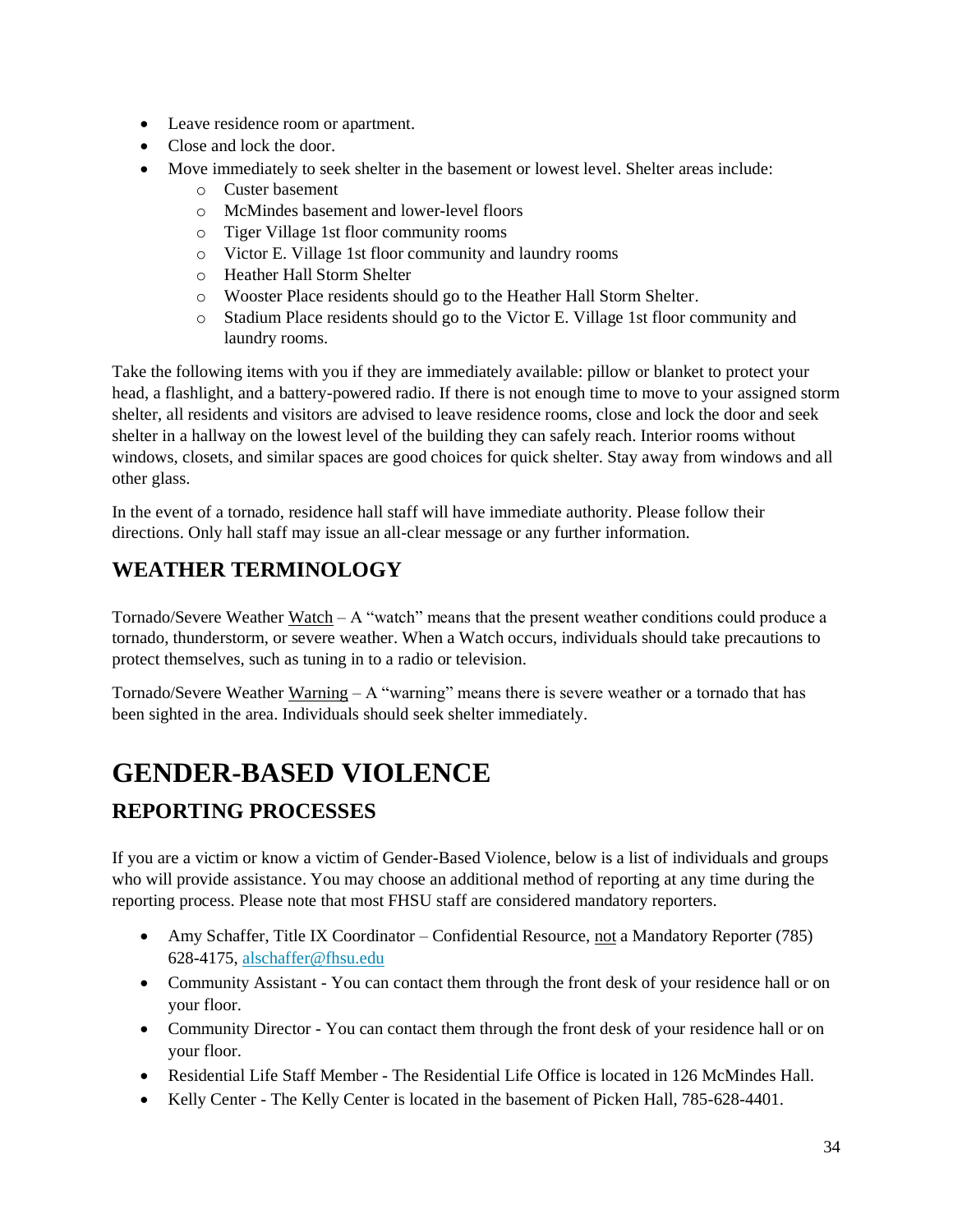• University Police Department - The University Police Department is located in the basement of Custer Hall, 785-628-5304. For emergencies, please dial 911.

Please review the following chart for further information regarding Gender-Based Violence reporting resources.

#### <span id="page-35-0"></span>**REPORTING PROCESS RESOURCES**

<span id="page-35-1"></span>

| <b>INFORMATIONAL</b><br><b>CATEGORIES</b> | <b>COMMUNITY</b><br>ASSISTANT,<br><b>COMMUNITY</b><br>DIRECTOR, OR<br><b>RESIDENTIAL</b><br><b>LIFE STAFF</b><br><b>MEMBER</b>                                          | <b>POLICE</b><br><b>REPORT:</b><br><b>CRIMINAL</b><br><b>PROCESS</b><br>X911<br>785-628-5394                                           | <b>ASSISTANT</b><br><b>VPSA/TITLE IX</b><br><b>REPORT:</b><br><b>ADMINISTRATIVE</b><br><b>PROCESS</b><br>785-628-5824                            | <b>COUNSELING OR</b><br><b>HEALTH</b><br><b>SERVICES:</b><br><b>CONFIDENTIAL</b><br><b>PROCESS</b><br>785-628-4401           | <b>DIFFERENCES</b>                                                                                                                |
|-------------------------------------------|-------------------------------------------------------------------------------------------------------------------------------------------------------------------------|----------------------------------------------------------------------------------------------------------------------------------------|--------------------------------------------------------------------------------------------------------------------------------------------------|------------------------------------------------------------------------------------------------------------------------------|-----------------------------------------------------------------------------------------------------------------------------------|
| <b>CONFIDENTIALITY</b>                    | Partial<br>$confidentiality -$<br>must alert<br>supervisor of<br>information.<br>Supervisor<br>determines if the<br>information goes to<br>the Title IX<br>Coordinator. | Partial<br>confidentiality<br>- witnesses,<br>accused, and<br>few others will<br>be contacted<br>depending on<br>court<br>proceedings. | Partial<br>confidentiality -<br>must conduct an<br>investigation where<br>the accused party<br>and responsible<br>employees will be<br>notified. | Confidential-<br>will no expose<br>details to any<br>party.                                                                  | The level of<br>confidentiality<br>is dependent on<br>who the<br>information is<br>disclosed to.                                  |
| <b>CRIMINAL PROCESS</b><br><b>LEVEL</b>   | <b>Residential Life</b><br>staff do not handle<br>gender-based<br>crimes. Students go<br>through the student<br>conduct process<br>with the Title IX<br>Coordinator.    | Prosecutors<br>must prove a<br>case beyond a<br>reasonable<br>doubt.                                                                   | <b>FHSU</b> considers<br>whether it is more<br>likely than not that<br>the behavior<br>occurred<br>(preponderance of<br>evidence).               | Listen and assist<br>in the health care<br>process. Their<br>goal is to restore<br>your emotional<br>and physical<br>health. | The criminal<br>standard is<br>harder to prove<br>than the<br>administrative<br>standard.                                         |
| <b>ACCOMMODATIONS</b><br><b>AVAILABLE</b> | Can assist with<br>making room<br>changes for safety<br>and security<br>purposes.                                                                                       | If a person is<br>found guilty,<br>they will be<br>subject to<br>criminal<br>penalties.                                                | If an individual is<br>found responsible,<br>they will be subject<br>to FHSU<br>disciplinary action.                                             | No consequence<br>can be given;<br>however, support<br>and some<br>accommodations<br>can be made.                            | FHSU can<br>make<br>accommodation<br>s in housing, no<br>contact orders,<br>parking, support<br>services, and<br>class schedules. |
| <b>INVESTIGATION</b><br><b>PROCESS</b>    | <b>Residential Life</b><br><b>Staff writes</b><br>incident report, and<br>it is forwarded to<br>the Title IX<br>Coordinator.                                            | Criminal cases<br>ordinarily take<br>months to years<br>to resolve.                                                                    | <b>AVSPA</b> completes<br>investigations in 60<br>days, excepting any<br>extenuating<br>circumstances.                                           | Does not<br>complete<br>investigation.                                                                                       | FHSU process<br>is ordinarily<br>quicker than the<br>criminal<br>process.                                                         |